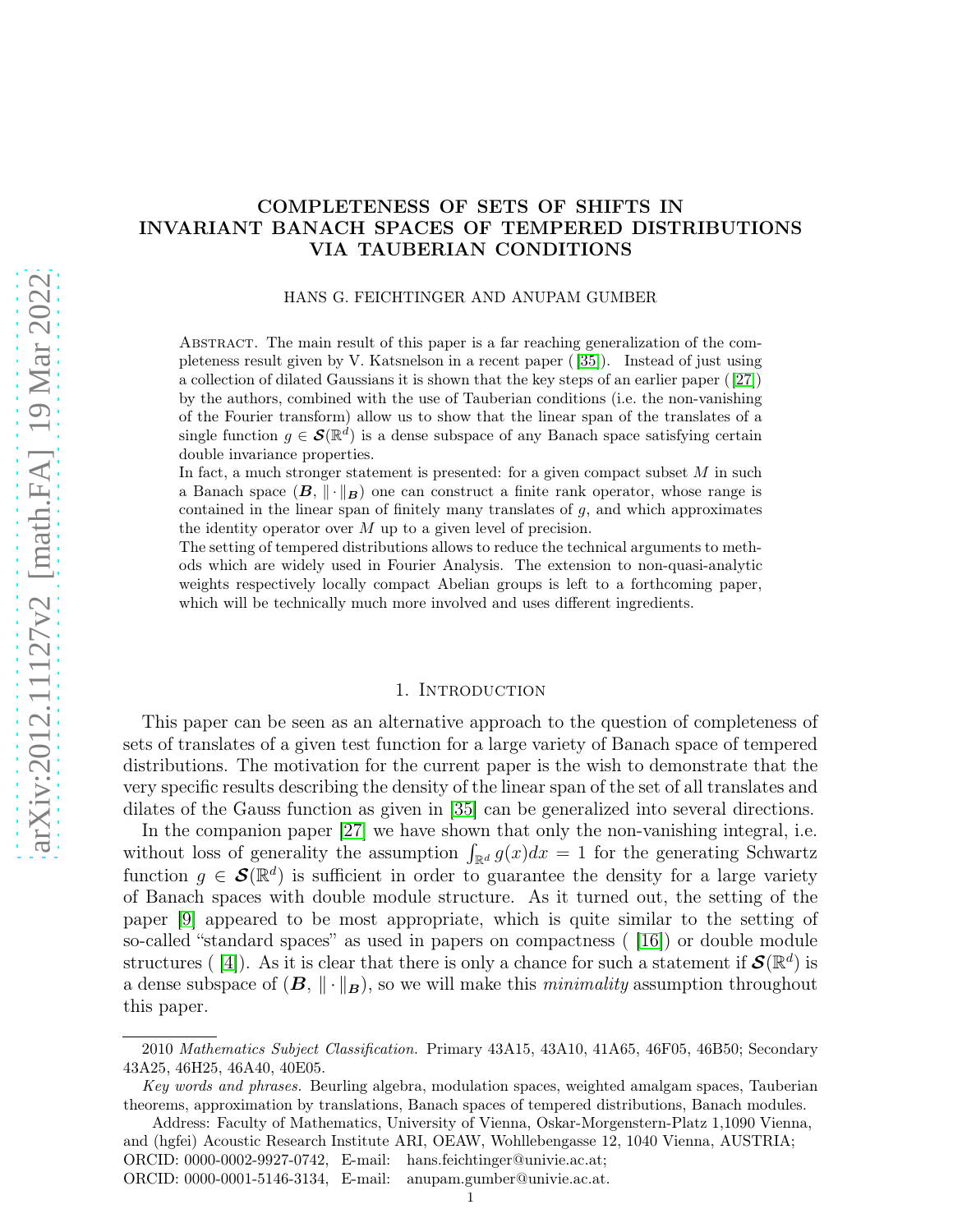Observing that the Gauss function has another important property, namely a nowhere vanishing Fourier transform, Tauberian Theorems come to mind (see [\[43\]](#page-14-1), [\[44\]](#page-14-2), [\[39\]](#page-14-3), [\[36\]](#page-14-4)) [\[18\]](#page-13-3)). In the classical setting the non-vanishing of the Fourier transform  $\hat{g}(s) \neq 0$  for all  $s \in \mathbb{R}^d$  for some  $g \in L^1(\mathbb{R}^d)$  implies that the linear span of its translates is dense in  $(L^1(\mathbb{R}^d), \|\cdot\|_1)$  (see [\[39\]](#page-14-3), Chap.4.1). Similar results hold true for weighted  $L^1$ -algebras, the so-called *Beurling algebras*  $(L_w^1(\mathbb{R}^d), \|\cdot\|_{L_w^1})$  (see e.g. [\[39\]](#page-14-3), Chap.1.6). For this paper mostly polynomial weights equivalent to  $v_s(x) = (1 + |x|^2)^{s/2}$  are of interest. For them the Tauberian Theorem can be derived from the Tauberian condition going back to the work of A. Beurling ( [\[2\]](#page-12-1)) for details(see [\[39\]](#page-14-3), Theorem 1.6.17).

The main result of this paper is a *constructive* realization of an approximation procedure which applies to all members of a family of translation and modulation invariant Banach spaces. Since the intersection of all these spaces under consideration is just the Schwartz space  $\mathcal{S}(\mathbb{R}^d)$  it is natural to start from a Schwartz function  $g_0$  with nonvanishing Fourier transform. We call this key assumption a *Tauberian condition*, because it is well-known from the Wiener's classical Tauberian Theorem (see [\[39\]](#page-14-3)).

The main advantage of the approach given here is the fact that it does not make use of dilations, so we do not have to generate Dirac sequences by compressing the given building block  $g \in \mathcal{S}(\mathbb{R}^d)$  (which only has to satisfy the condition  $\hat{g}(0) \neq 0$ ). Thus at least the formulation of the main result of the current paper can easily be transferred to the setting of LCA (locally compact Abelian) groups without significant changes.

One may also argue that the restrictions to polynomially moderate weight functions and hence to stay within the world of  $\mathcal{S}'(\mathbb{R}^d)$ , the tempered distributions, is somewhat restrictive, and that one should look for such results also in the context of ultradistributions. In that context even more sensitive norms can be used for the space of test functions (so in a way the kind of approximation that has to be achieved is much more challenging), but also much bigger spaces are allowed which are not contained in  $\mathcal{S}'(\mathbb{R}^d)$  anymore.

Overall we have chosen to present our results in the context of tempered distributions over  $G = \mathbb{R}^d$ , in order to make the key steps more clear. One can formulate the same claim using the same principle ideas for general LCA groups, making use the Schwartz-Bruhat space, invoking Tauberian Theorems for Beurling algebras as found in the book of H. Reiter [\[39\]](#page-14-3). However, we will go for the most general setting, namely Banach spaces of ultra-distributions over LCA groups in a subsequent paper. In order to keep the paper readable we have avoided this outmost level of generality, mentioning once more that this is still a very far-reaching extension of the results in [\[35\]](#page-14-0). A list of examples of such Banach spaces is given in [\[27\]](#page-13-0).

## 2. Translation and modulation invariant spaces

Throughout this paper we will work with the following standard assumptions, similar to the setting chosen in [\[9\]](#page-13-1) or [\[27\]](#page-13-0):

**Definition 1.** A Banach space  $(B, \|\cdot\|_B)$  is called a *minimal tempered standard space* (abbreviated as MINTSTA, or equivalently a minimal TMIB in the sense of [\[8\]](#page-13-4), [\[27\]](#page-13-0)), if the following conditions are valid:

(1) We assume the following chain of continuous embeddings:

$$
\mathcal{S}(\mathbb{R}^d) \hookrightarrow (\mathbf{B}, \|\cdot\|_{\mathbf{B}}) \hookrightarrow \mathcal{S}'(\mathbb{R}^d); \tag{1}
$$

(2)  $\mathcal{S}(\mathbb{R}^d)$  is dense in  $(\mathbf{B}, \|\cdot\|_{\mathbf{B}})$  (*minimality*);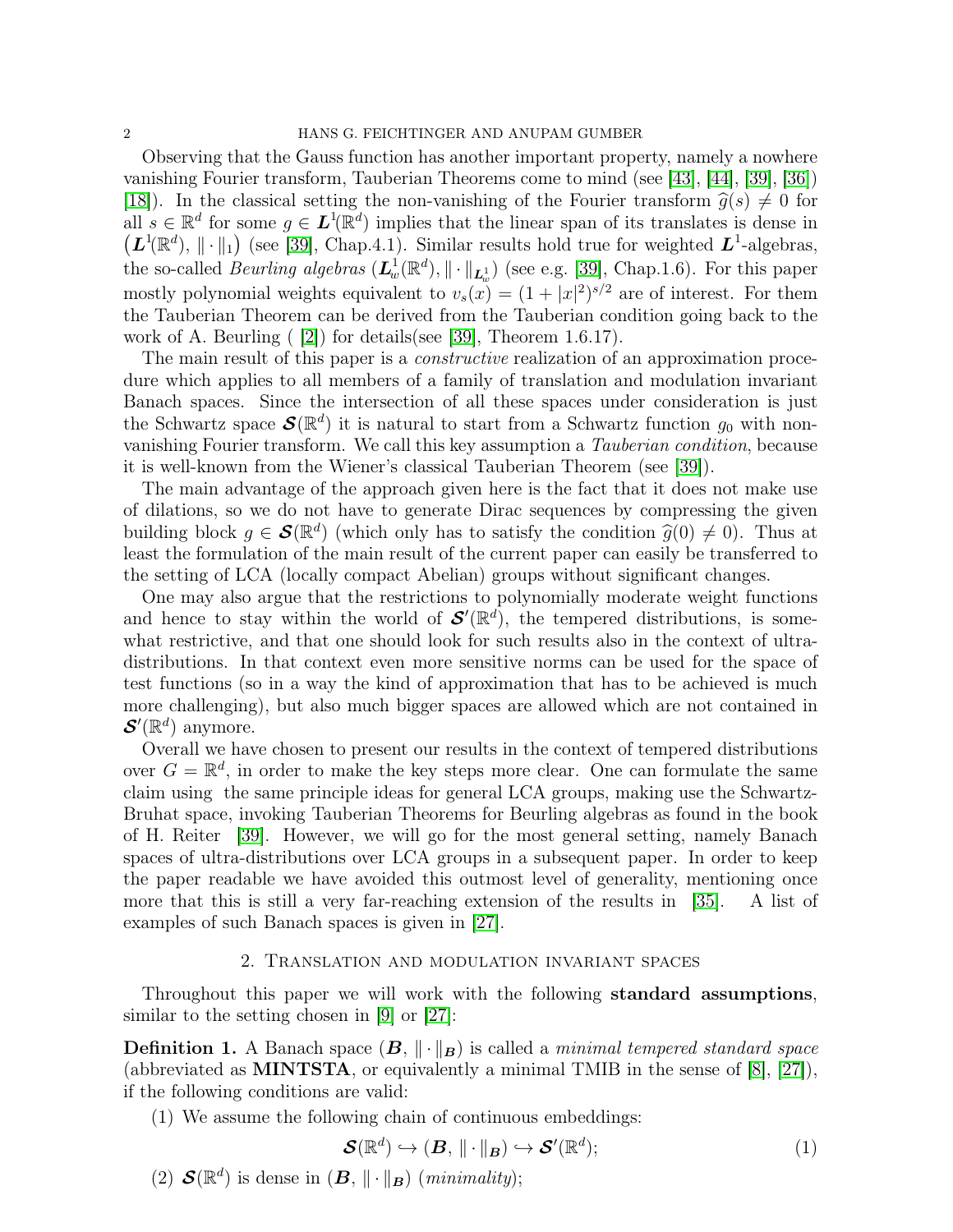(3)  $(B, \|\cdot\|_B)$  is *translation invariant*, and for some  $s_1 \in \mathbb{N}$  and  $C_1 > 0$  one has

<span id="page-2-0"></span>
$$
||T_x f||_{\mathbf{B}} \le C_1 \langle x \rangle^{s_1} ||f||_{\mathbf{B}} \quad \forall x \in \mathbb{R}^d, f \in \mathbf{B}.
$$
 (2)

(4)  $(B, \|\cdot\|_B)$  is *modulation invariant, and for some*  $s_2 \in \mathbb{N}$  *and*  $C_2 > 0$  *one* has

<span id="page-2-1"></span>
$$
||M_y f||_{\mathbf{B}} \le C_2 \langle y \rangle^{s_2} ||f||_{\mathbf{B}} \quad \forall y \in \mathbb{R}^d, f \in \mathbf{B}.
$$
 (3)

Here we use the Japanese bracket symbol  $\langle x \rangle$  respectively  $\langle y \rangle$  for the function  $v_s(z) =$  $(1+|z|^2)^{s/2}, z \in \mathbb{R}^d$ , which is also known as *Beurling weight* of *polynomial type*, because it satisfies for  $s \geq 0$  the *submultiplicativity property* 

$$
v_s(x+y) \le v_s(x)v_s(y), \quad x, y \in \mathbb{R}^d. \tag{4}
$$

For any such (polynomial) weight  $v_s$  the corresponding weighted  $\boldsymbol{L}^1$ -space  $\boldsymbol{L}_v^1$  $^1_{v_s}(\mathbb{R}^d)$  is a Banach algebra with respect to convolution, continuously embedded into  $(L^1(\mathbb{R}^d), \|\cdot\|_1)$ (since  $v_s(x) \ge 1$ ) and having bounded approximate units (obtained by  $L^1$ -norm preserving compression, so-called Dirac sequences).

Whenever we use generic, submultiplicative *Beurling weights* (not necessarily of polynomial type) we will make use of the standard notation  $w$ . The corresponding weighted  $L^1$ -spaces  $(L^1_w(\mathbb{R}^d), \|\cdot\|_{L^1_w(\mathbb{R}^d)})$  are Banach algebras with respect to *convolution* (we use the symbol  $f * g$ , called *Beurling algebras*. The natural norm to be used is (cf. [\[38\]](#page-14-5))

$$
||f||_{\mathbf{L}^1_w(\mathbb{R}^d)} = ||f||_{1,w} := ||f \cdot w||_{\mathbf{L}^1}, \quad f \in \mathbf{L}^1_w(\mathbb{R}^d).
$$

For the formulation of our arguments the terminology of the theory of Banach modules will be convenient (see  $[4, 16, 40]$  $[4, 16, 40]$  $[4, 16, 40]$ ):

**Definition 2.** A Banach space  $(B, \|\cdot\|_B)$  is called a *Banach module over a Banach algebra*  $(A, \|\cdot\|_A)$  if there is a (usually natural) embedding of  $(A, \|\cdot\|_A)$  into the operator algebra over  $(B, \|\cdot\|_B)$ , written as  $(a, b) \mapsto a \bullet b$ , such that this bilinear (and associative) mapping satisfies

$$
||a \bullet b||_{\mathbf{B}} \le ||a||_{\mathbf{A}} ||b||_{\mathbf{B}}, \quad a \in \mathbf{A}, b \in \mathbf{B}.
$$
 (5)

If, in addition,  $(B, \|\cdot\|_B) \hookrightarrow (A, \|\cdot\|_A)$  and the module operation is just the internal multiplication of the algebra  $(A, \|\cdot\|_A)$ , we call  $(B, \|\cdot\|_B)$  a *Banach ideal*.

A Banach module is called *essential* if  $\mathbf{A} \bullet \mathbf{B}$  generates a dense subspace of  $(\mathbf{B}, \|\cdot\|_{\mathbf{B}})$ .

For our applications the Banach algebras  $(A, \|\cdot\|_A)$  have bounded approximate units, i.e. there are bounded sequences or nets  $(e_{\alpha})_{\alpha\in I}$  of elements in  $(A, \|\cdot\|_A)$  such that

$$
\lim_{\alpha \to \infty} e_{\alpha} \bullet a = a, \quad a \in \mathbf{A}.
$$

In such a case the Cohen-Hewitt Factorization Theorem can be applied and gives

$$
B = A \bullet B = \{a \bullet b \mid a \in A, b \in B\}.
$$

We only consider Beurling algebras as Banach convolution algebras (in this case we write  $f * g$  for the abstract multiplication  $f \bullet g$ ) acting on a MINTSTA via convolution (we will speak of *Banach convolution modules*) or Banach algebras inside of  $(C_0(\mathbb{R}^d), \|\cdot\|_{\infty})$ acting on  $(B, \|\cdot\|_B)$  via pointwise multiplication (we write  $f \cdot g$ , or simply  $fg$ ).

Essential Banach ideals in the Banach convolution algebra  $(L^{1}(\mathbb{R}^{d}), \|\cdot\|_{1})$  are exactly the *Segal algebras* in the sense of H. Reiter ( [\[38\]](#page-14-5)) (also called *normed ideals* in [\[6\]](#page-13-5)), see [\[11\]](#page-13-6). Further references to *abstract Segal algebras* are given in papers of J.T. Burnham [\[5\]](#page-13-7), see also [\[12\]](#page-13-8).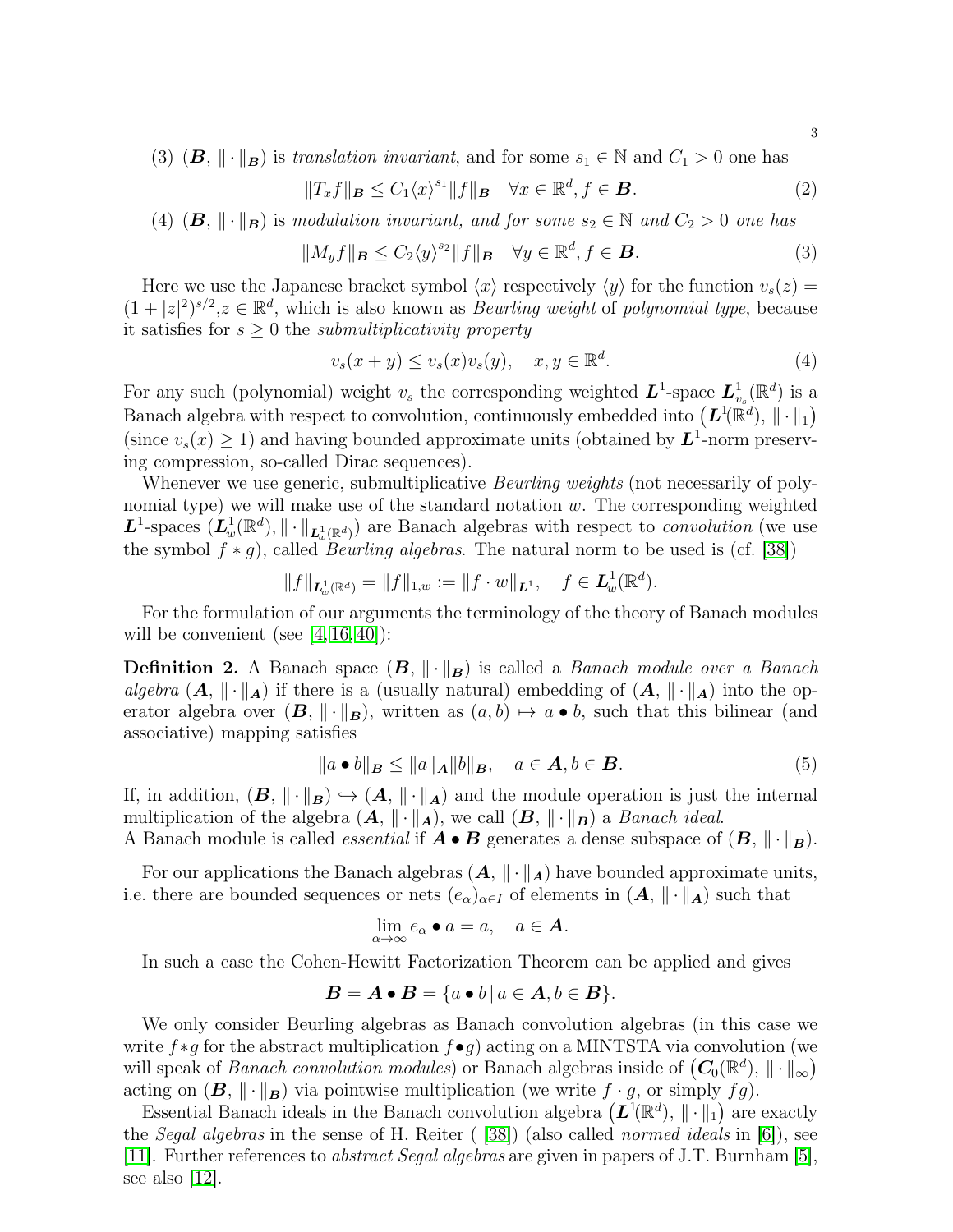The density of  $\mathcal{S}(\mathbb{R}^d)$  in  $(B, \|\cdot\|_B)$  and the conditions [\(2\)](#page-2-0) and [\(3\)](#page-2-1) imply a double module structure for such Banach spaces:

<span id="page-3-1"></span>**Proposition 1.** *Any MINTSTA*  $(B, \|\cdot\|_B)$  *has a double module structure: (1)*  $(B, \|\cdot\|_B)$  *is an essential Banach convolution module over the Beurling algebra*  $L^1_{v_{s_1}}$ :

$$
||g*f||_{\mathbf{B}} \le ||g||_{\mathbf{L}^{1}_{v_{s_1}}} ||f||_{\mathbf{B}}, \quad g \in \mathbf{L}^{1}_{v_{s_1}}, f \in \mathbf{B},
$$
\n(6)

*and for any bounded, approximate unit*  $(e_{\alpha})_{\alpha \in I}$  *in*  $(L_w^1(\mathbb{R}^d), \|\cdot\|_{L_w^1})$  *one has:* 

$$
\lim_{\alpha \to \infty} ||e_{\alpha} * f - f||_{\mathbf{B}} = 0, \quad \forall f \in \mathbf{B}.
$$
\n(7)

(2)  $(B, \|\cdot\|_B)$  *is an essential Banach module with respect to pointwise multiplication over the Fourier-Beurling algebra*  $A_{s_2} := \mathcal{F}L^1_{v_{s_2}}$ , with the corresponding norm estimate. *Correspondingly bounded approximate units for pointwise multiplication act accordingly.* (3) The Wiener amalgam space  $(\mathbf{W}(\mathbf{A}_{s_2}, \boldsymbol{\ell}_{v_1}^1))$  $\mathbb{E}[\mathbf{w}_{[k_{s_1},k_{s_2},k_{s_3}]}^{(1)}]$  with local component  $\mathbf{A}_{s_2}$ *and global component*  $\boldsymbol{\ell}_v^1$  $\frac{1}{v_{s_1}}$  is continuously and densely embedded into  $(\mathbf{B}, \| \cdot \|_{\mathbf{B}}).$ 

The statement in this proposition only summarize results which may be considered as folklore. Integrated action appears in a similar form in [\[4\]](#page-12-0), [\[16\]](#page-13-2) or [\[9\]](#page-13-1), for example. For the last (minimality) statement see [\[14\]](#page-13-9), or more explicitly [\[17,](#page-13-10) Proposition 6]. Also recall that the *Wiener amalgam space*  $(\boldsymbol{W}(\boldsymbol{A}_{s_2}, \boldsymbol{\ell}_{v_2}^{1}))$  $\vert v_{s_1}\rangle,\Vert\cdot\Vert_{\bm{W}(\bm{A}_{s_2},\bm{\ell}_{v_{s_1}}^1)})$  is the subspace of continuous functions on  $\mathbb{R}^d$  which belong locally to the Banach algebra  $A_{s_2}$ , which is supposed to contain  $\mathcal{D}(\mathbb{R}^d)$ . These spaces can be characterized with the help of smooth BUPUs (bounded partitions of unity) in  $\mathcal{D}(\mathbb{R}^d)$ , i.e. $\psi \in \mathcal{D}(\mathbb{R}^d)$ , with  $\sum_{k \in \mathbb{Z}^d} T_k \psi \equiv 1$ , as follows:

$$
||f||_{\mathbf{W}(\mathbf{A}_{s_2}, \ell_{v_{s_1}}^1)} := \sum_{k \in \mathbb{Z}^d} ||f \cdot T_k \psi||_{\mathbf{A}_{s_2}} v_{s_1}(k) < \infty.
$$
 (8)

Since this fact was partially motivating our approach and because we think that its statement may be interesting for the reader we have included it here. However, we will not make use of the third statement and thus we do not go into technical details here.

The following lemma is inspired by the investigations in [\[12\]](#page-13-8):

<span id="page-3-3"></span>**Lemma 1.** Let  $(B, \|\cdot\|_B) \subset \mathcal{S}'(\mathbb{R}^d)$  be a translation invariant Banach space with

$$
||T_xf||_B \le w(x)||f||_B, \quad \forall f \in \mathbf{B}, x \in \mathbb{R}^d,
$$

 $for some~submultiplicative~function~w~on~\mathbb{R}^d$ .

*Then*  $(B_{1,w},\|\cdot\|_{B_{1,w}})$ , the vector space  $B_{1,w} = L^1_w \cap B$  is a dense, essential Banach *ideal inside the Banach convolution algebra*  $(\mathbf{L}_w^1(\mathbb{R}^d), \| \cdot \|_{\mathbf{L}_w^1})$  *with respect to the norm* 

<span id="page-3-0"></span>
$$
||f||_{\mathbf{B}_{1,w}} = ||f||_{\mathbf{L}_{w}^{1}} + ||f||_{\mathbf{B}}, \quad f \in \mathbf{B}_{1,w}.
$$
 (9)

*Thus it is a Banach space with respect to the norm* [\(9\)](#page-3-0) and  $L_w^1 * B_{1,w} \subset B_{1,w}$  *with* 

$$
||g * f||_{\mathbf{B}_{1,w}} \le ||g||_{\mathbf{L}_{w}^{1}} ||f||_{\mathbf{B}_{1,w}}, \quad g \in \mathbf{L}_{w}^{1}, f \in \mathbf{B}_{1,w}, \tag{10}
$$

*and that for any bounded, approximate unit*  $(e_{\alpha})_{\alpha \in I}$  *in*  $(L_w^1(\mathbb{R}^d), \|\cdot\|_{L_w^1})$ :

<span id="page-3-2"></span>
$$
\lim_{\alpha \to \infty} ||e_{\alpha} * f - f||_{\mathcal{B}_{1,w}} = 0, \quad \forall f \in \mathcal{B}_{1,w}, \tag{11}
$$

*and consequently (by the Cohen-Hewitt Factorization Theorem):*

$$
L_w^1 * B_{1,w} = B_{1,w}.
$$
 (12)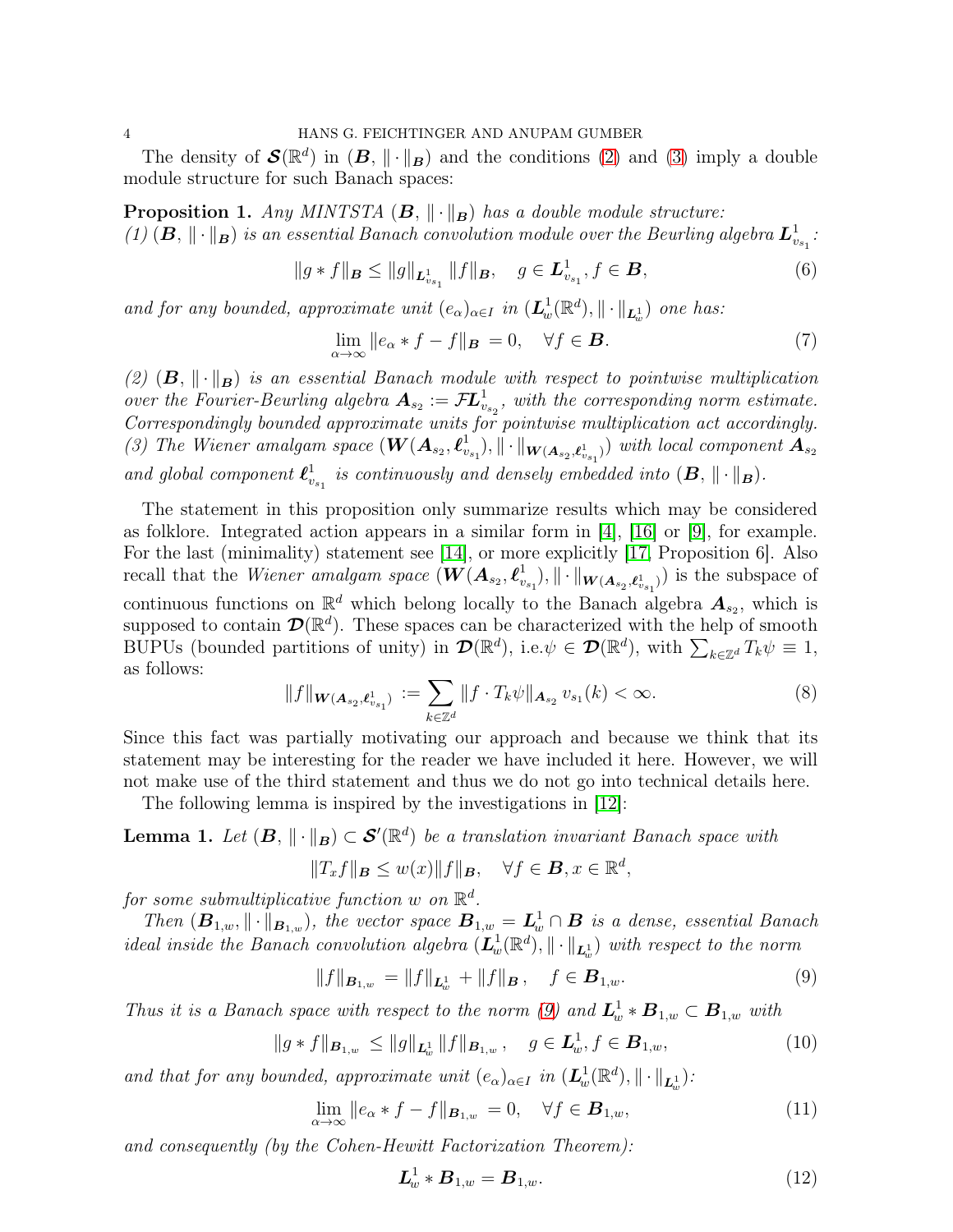*If* w is a Beurling weight of polynomial growth, then  $\mathcal{S}(\mathbb{R}^d)$  is dense in  $B_{1,w}(\mathbb{R}^d)$ , hence  $\mathcal{D}(\mathbb{R}^d) = \mathcal{S} \cap C_c(\mathbb{R}^d)$  is a dense subspace of  $(B_{1,w}, \|\cdot\|_{B_{1,w}})$ .

*Proof.* The facts collected in the above lemma are essentially based on more detailed considerations published in [\[12\]](#page-13-8). The first step is to verify that  $B_{1,w}$  is a *dense* subspace of  $\mathbf{L}^1_w(\mathbb{R}^d)$ . For this purpose it is enough to note that compactly supported elements are dense in any Beurling algebra, i.e. for given  $\varepsilon > 0$  one finds  $\varphi \in C_c(\mathbb{R}^d)$  with

$$
||f - \varphi||_{\mathbf{L}^1_{\omega}} < \varepsilon/4. \tag{13}
$$

By smoothing  $\varphi \in \pmb{C}_c(\mathbb R^d)$  with a sufficiently small supported test function  $\psi \in \pmb{\mathcal{D}}(\mathbb R^d)$ one has

$$
\|\varphi - \psi * \varphi\|_{\mathbf{L}^1_w} < \varepsilon/4. \tag{14}
$$

Observing that  $\psi * \varphi \in \mathcal{D}(\mathbb{R}^d) \subset \mathcal{S}(\mathbb{R}^d) \subset \mathcal{B}$  we note that  $\psi * \varphi \in \mathcal{B}_{1,w}$  and satisfies

$$
||f - \psi * \varphi||_{\mathbf{L}^1_w} < \varepsilon/2. \tag{15}
$$

Since both  $(\mathbf{L}_{w}^{1}(\mathbb{R}^{d}),\|\cdot\|_{\mathbf{L}_{w}^{1}})$  and  $(\mathbf{B},\|\cdot\|_{\mathbf{B}})$  are translation invariant and have continuous translation the same is true for  $(\mathbf{B}_{1,w}, \|\cdot\|_{\mathbf{B}_{1,w}})$ .

The remaining consequences are just stated for easier reference but are standard results. The last step is a consequence of the Cohen-Hewitt Factorization Theorem ( [\[34\]](#page-14-7), Chap.32).

Next let us recall the important Beurling-Domar condition, which ensures the existence of band-limited elements (i.e. functions with a compactly supported Fourier transform) in general Beurling algebras. According to [\[38\]](#page-14-5) (and referring to the important paper by Y. Domar,  $|10\rangle$  a Beurling weight w satisfies the Beurling-Domar *non-quasianalyticity condition* if one has

(BD) 
$$
\sum_{n\geq 1} \frac{w(nx)}{n^2} < \infty \quad \forall x \in \mathbb{R}^d. \tag{16}
$$

It is an easy exercise to check that any *polynomial weight* satisfies the (BD)-condition. One of the advantages of increasing, radial symmetric weights, such as  $v_s$  for  $s \geq 0$  is the fact that one can create easily bounded approximate units simply by applying to an arbitrary  $g \in \mathcal{S}(\mathbb{R}^d) \subset L^1_{v_{s_1}}$  with  $\widehat{g}(0) = 1$  the  $L^1$ -norm preserving *compression operator* 

$$
St_{\rho}g(x) = \rho^{-d}g(x/\rho), \quad \rho \to 0.
$$
 (17)

The next result is just a reminder concerning Fourier-Beurling algebras, i.e. pointwise Banach algebras obtained as  $(\mathcal{F}\mathcal{L}_{w}^{1}(\mathbb{R}^{d}), \|\cdot\|_{\mathcal{F}\mathcal{L}_{w}^{1}})$ , with the norm  $\|\widehat{f}\|_{\mathcal{F}\mathcal{L}_{w}^{1}} = \|f\|_{\mathcal{L}_{w}^{1}}$ . The statements of the following lemma are essentially restatements of facts found in [\[38\]](#page-14-5).

Lemma 2. *Let* w *be a weight function satisfying the (BD)-condition. Then i)* the Beurling algebra  $(\mathbf{L}_w^1(\mathbb{R}^d), \|\cdot\|_{\mathbf{L}_w^1})$  has bounded approximate units consisting of *band-limited elements.*

*ii)* the Banach algebra  $(\mathcal{F} \mathcal{L}^1_w(\mathbb{R}^d), \| \cdot \|_{\mathcal{F}\mathcal{L}^1_w})$  is a Wiener algebra in the sense of H. Reiter *( [\[38\]](#page-14-5)), meaning that it is a regular Banach algebra of continuous functions, which allows (among others) to separate compact sets from open neighborhoods (see Chap.2.4 of [\[38\]](#page-14-5) resp. [\[39\]](#page-14-3)). In particular, the compactly supported elements are dense.*

*iii) for weight functions of polynomial growth one has in addition:*

$$
\mathcal{S}(\mathbb{R}^d) \hookrightarrow (L^1_w(\mathbb{R}^d), \|\cdot\|_{L^1_w}) \text{ and for any } g \in \mathcal{S}(\mathbb{R}^d) \text{ with } \int_{\mathbb{R}^d} g(x)dx = 1 \text{ one has}
$$

$$
\|\text{St}_{\rho}g * f - f\|_{\mathbf{L}^1_w(\mathbb{R}^d)} \to 0, \text{ for } \rho \to 0.
$$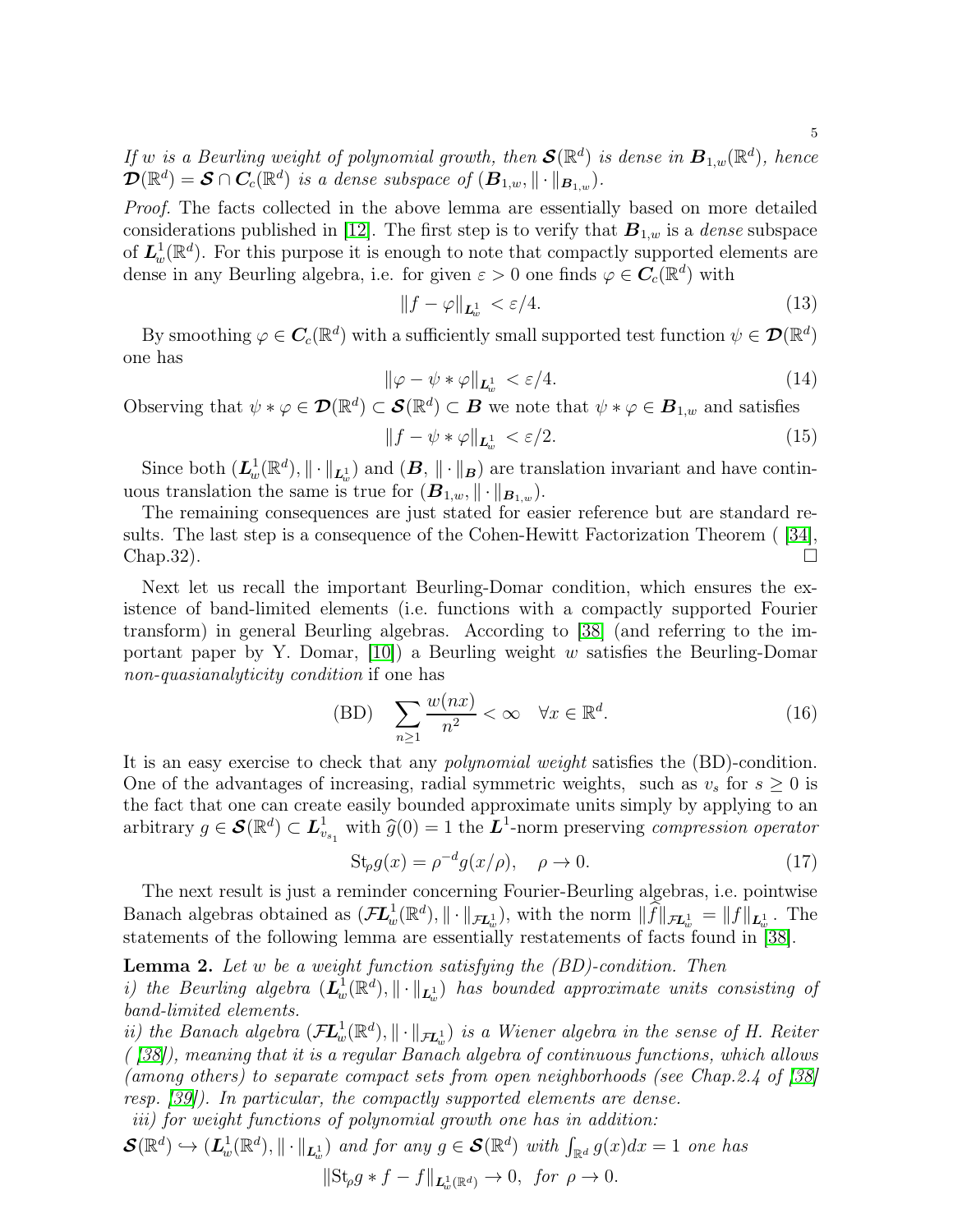The third claim is essentially Lemma 1 of [\[27\]](#page-13-0), see also Corollary 1 of [\[9\]](#page-13-1), see also [\[39\]](#page-14-3), Proposition 1.6.14.

**Lemma 3.** For any MINTSTA  $(B, \|\cdot\|_B)$  the band-limited elements form a dense *subspace of*  $(\mathbf{B}, \|\cdot\|_{\mathbf{B}})$ . The same is true for  $(\mathbf{B}_{1,w}, \|\cdot\|_{\mathbf{B}_{1,w}})$ , which is in fact also *a MINTSTA itself.*

*Proof.* Since  $\mathcal{S}(\mathbb{R}^d)$  is dense in  $\mathcal{L}^1_w(\mathbb{R}^d)$  for the (polynomial) weights appearing in Proposition [1](#page-3-1) the (BD)-condition is clearly satisfied. Hence there are (even bounded) approximate units in  $(\dot{L}_w^1(\mathbb{R}^d), \|\cdot\|_{L^1_w})$  which are band-limited (i.e. compactly supported on the Fourier transform side), we write  $(e_{\alpha})_{\alpha \in I}$ .

Since  $e_{\alpha} * f$  approximates  $f \in \mathbf{B}$  according to [\(11\)](#page-3-2) and

$$
\mathrm{supp}(\mathcal{F}(e_{\alpha}*f)) \subset \mathrm{supp}(\widehat{e_{\alpha}})
$$

we find that the band-limited elements are dense in  $(B, \|\cdot\|_B)$ .

For the proof of the main result we will make use of the following key observations already explained in detail in [\[27\]](#page-13-0), using so-called BUPUs, i.e. *(bounded) uniform partitions of unity of size*  $|\Psi| = \delta > 0$ , i.e. of countable collections of continuous functions  $\psi_i, i \in I$ , with  $0 \leq \psi_i(x)$ , supp $(\psi_i) \subset B_\delta(x_i)$  and  $\sum_{i \in I} \psi_i(x) \equiv 1$ .

For simplicity we only consider the regular case, i.e. BUPUs which are obtained as translates of a single function:

**Definition 3.** A (countable) *family of translates*  $\Psi = (T_{\lambda}\psi)_{\lambda \in \Lambda}$ , where  $\psi$  is a compactly supported function (i.e.  $\psi \in \mathbf{C}_c(\mathbb{R}^d)$ ), and  $\Lambda = \mathbf{A}(\mathbb{Z}^d)$  a lattice in  $\mathbb{R}^d$  (for some nonsingular  $d \times d$ -matrix **A**) is called a **regular BUPU** (or more precisely a  $\Lambda$ -regular BUPU, or a Λ-invariant BUPU) if

$$
\sum_{\lambda \in \Lambda} \psi(x - \lambda) \equiv 1. \tag{18}
$$

We will write diam( $\Psi$ )  $\leq \gamma$  if supp( $\psi$ )  $\subset B_{\gamma}(0)$  for some  $\gamma \rightarrow 0$ .

We will be interested in the case of "finer and finer" BUPUs, i.e. the case diam( $\Psi$ )  $\rightarrow$  0. Sometimes we will simply write  $|\Psi|$  instead of diam( $\Psi$ ). The use of fine partitions of unity is also well established in the context of usual distribution theory, see e.g. [\[42\]](#page-14-8). The following results are required in the sequel, we refer [\[27\]](#page-13-0) for details of the proof. The method can even be used to introduce convolution of measures (see [\[22\]](#page-13-12)) and goes back to the discretization introduced in [\[19\]](#page-13-13).

**Proposition 2.** *There exists*  $C_1 > 0$  *such that for any BUPU*  $\Psi = (\psi_i)_{i \in I}$  *with*  $|\Psi| \leq$  $\delta \leq 1$  *the mapping*  $f \mapsto D_{\Psi}f$ *, given by* 

$$
D_{\Psi}f = \sum_{i \in I} c_i \delta_{x_i} \quad \text{with} \quad c_i = \int_{\mathbb{R}^d} f(x)\psi_i(x)dx,\tag{19}
$$

*satisfies*

$$
\sum_{i \in I} |c_i| w(x_i) \le C_1 \|f\|_{\mathbf{L}^1_w}, \ f \in \mathbf{L}^1_w(\mathbb{R}^d). \tag{20}
$$

*Moreover, given*  $g \in L_w^1$  and  $\varepsilon > 0$  there exists  $\delta \in (0,1]$  such that  $|\Psi| \leq \delta$  *implies* 

$$
\|g \ast f - g \ast D_{\Psi} f\|_{\mathbf{L}^1_w} < \varepsilon. \tag{21}
$$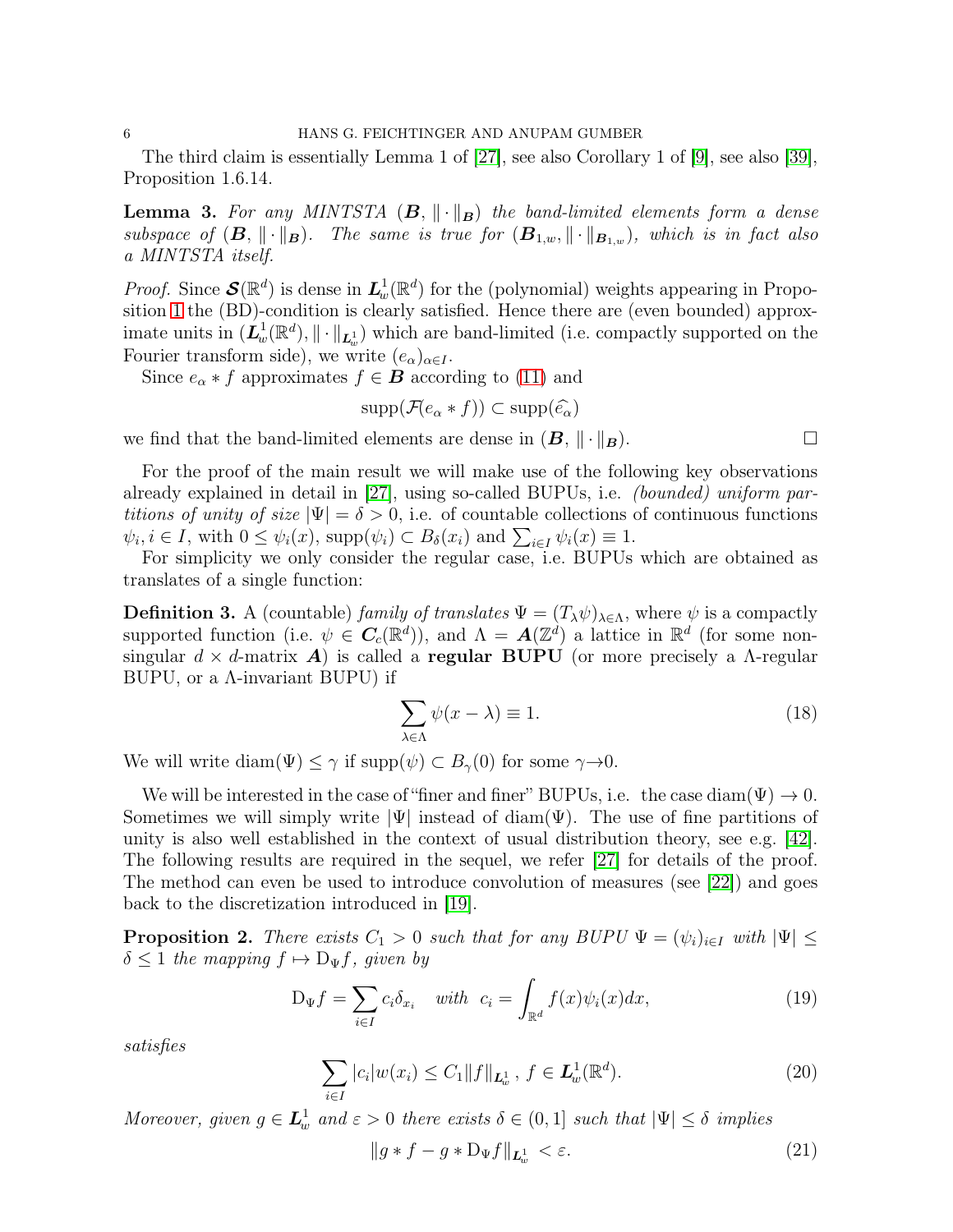<span id="page-6-3"></span>**Proposition 3.** *Since any MINTSTA*  $(B, \|\cdot\|_B)$  *is an essential Banach module over some Beurling algebra*  $(L_w^1(\mathbb{R}^d), \|\cdot\|_{L_w^1})$  *one has for any*  $h \in L_w^1(\mathbb{R}^d)$ : Given  $\varepsilon > 0$  there *exists*  $\delta > 0$  *such that*  $|\Psi| \leq \delta$  *implies:* 

$$
||g * h - g * D_{\Psi}h||_{\mathbf{B}} \le \varepsilon ||h||_{\mathbf{L}^1_w}.
$$
\n(22)

*Remark* 1. It is important to note (for the proof of our main theorem) that the convergence is uniform for bounded subsets of  $L_w^1(\mathbb{R}^d)$ , because it depends only on the continuous translation property in  $(B, \|\cdot\|_B)$ , and thus on the quality of  $g \in B$ .

## 3. Preparing the Ground

Preparing for the main result of this note we start by recalling the characterization of compact subsets in spaces with a double module structure as described in [\[16\]](#page-13-2). We will rephrase the result given there in a form which is more suitable for the current setting. It just makes use of the fact that approximate units can always be chosen from a dense subset of the Banach algebra acting on  $(B, \|\cdot\|_B)$  (by convolution resp. pointwise multiplication):

<span id="page-6-1"></span>**Theorem 1.** *A closed and bounded subset* M of a MINTSTA is compact in  $(B, \|\cdot\|_B)$ *if and only it is tight and equicontinuous, which means, that for any*  $\varepsilon > 0$  *there exist a* band-limited function  $g \in \mathcal{S}(\mathbb{R}^d)$  and a compactly supported function  $h \in \mathcal{S}(\mathbb{R}^d)$  such *that*  $f \mapsto q * f$  *and*  $f \mapsto h \cdot f$  *are bounded operators on*  $(B, \|\cdot\|_B)$  *and satisfy* 

$$
||h \cdot f - f||_{\mathbf{B}} \le \varepsilon, \quad \forall f \in M,
$$
\n(23)

*and*

<span id="page-6-0"></span>
$$
||g * f - f||_B \le \varepsilon, \quad \forall f \in M. \tag{24}
$$

*Remark* 2*.* The assumptions boil down to choose appropriate elements from a Dirac sequence  $(g_n)_{n\geq 1}$ , e.g. to choose g as a suitable compression of a band-limited function  $g_0$  with  $\hat{g}_0(0) = 1$  and supp $(\hat{g}_0)$  compact. Correspondingly one can choose for pointwise multiplication from a sequence of (inverse) Fourier transforms of another Dirac sequence, i.e.  $h_n := \mathcal{F}^{-1}(g_n)$ , but now with compact support on the time side.

Note that approximate units can be chosen from any dense subspace of  $(\mathcal{L}^1_w(\mathbb{R}^d),\|\cdot\|_{\mathcal{L}^1_w}).$ The most useful examples are band-limited Dirac sequences and compactly supported pointwise approximate units (which help to localize functions).

For the proof of our main result we will also need the following useful lemma:

<span id="page-6-2"></span>**Lemma 4.** *Given a double Banach module*  $(B, \|\cdot\|_B)$ *, over a Beurling algebra*  $L_w^1(\mathbb{R}^d)$ with respect to convolution and over  $\mathcal{H}^1_v$  $v^1_{v}(\mathbb{R}^d)$  *under pointwise multiplication. Assume that* M *is a bounded and tight subset of*  $(B, \|\cdot\|_B)$  *and* S *a bounded, tight subset of*  $(\mathbf{L}_w^1(\mathbb{R}^d), \|\cdot\|_{\mathbf{L}_w^1})$ . Then the set  $S * M$  is a bounded and tight subset of  $(\mathbf{B}, \|\cdot\|_{\mathbf{B}})$ .

*Proof.* Without loss of generality  $\sup_{g\in S} ||g||_{\mathbf{L}^1_w(\mathbb{R}^d)} \leq 1$  and  $\sup_{f\in M} ||f||_{\mathbf{B}} \leq 1$ . The estimate  $||g * f||_B \le ||g||_{L^1_w} \cdot ||f||_B \le 1$  shows that  $S * M$  is bounded in  $(B, ||\cdot||_B)$ .

Since  $(B, \| \cdot \|_B)$  is a Banach module over the Fourier-Beurling algebra  $\mathcal{H}^1_v(\mathbb{R}^d)$  (for some weight of polynomial growth) we may assume that there is a compactly supported (pointwise) approximation to the identity  $(k_{\alpha})_{\alpha \in I}$ , with  $||k_{\alpha}||_{\mathcal{H}_{v}^{1}} \leq C_{v} < \infty$  (usually  $C_v = 1$ ). Since  $\mathbf{L}_v^1(\mathbb{R}^d)$  contains  $\mathbf{S}(\mathbb{R}^d)$  it is clear that  $\mathbf{H}_v^1(\mathbb{R}^d)$  also contains compactly supported functions  $h \in \mathcal{S}(\mathbb{R}^d)$  which are plateau-like, i.e. which satisfy  $h(x) \equiv 1$  on a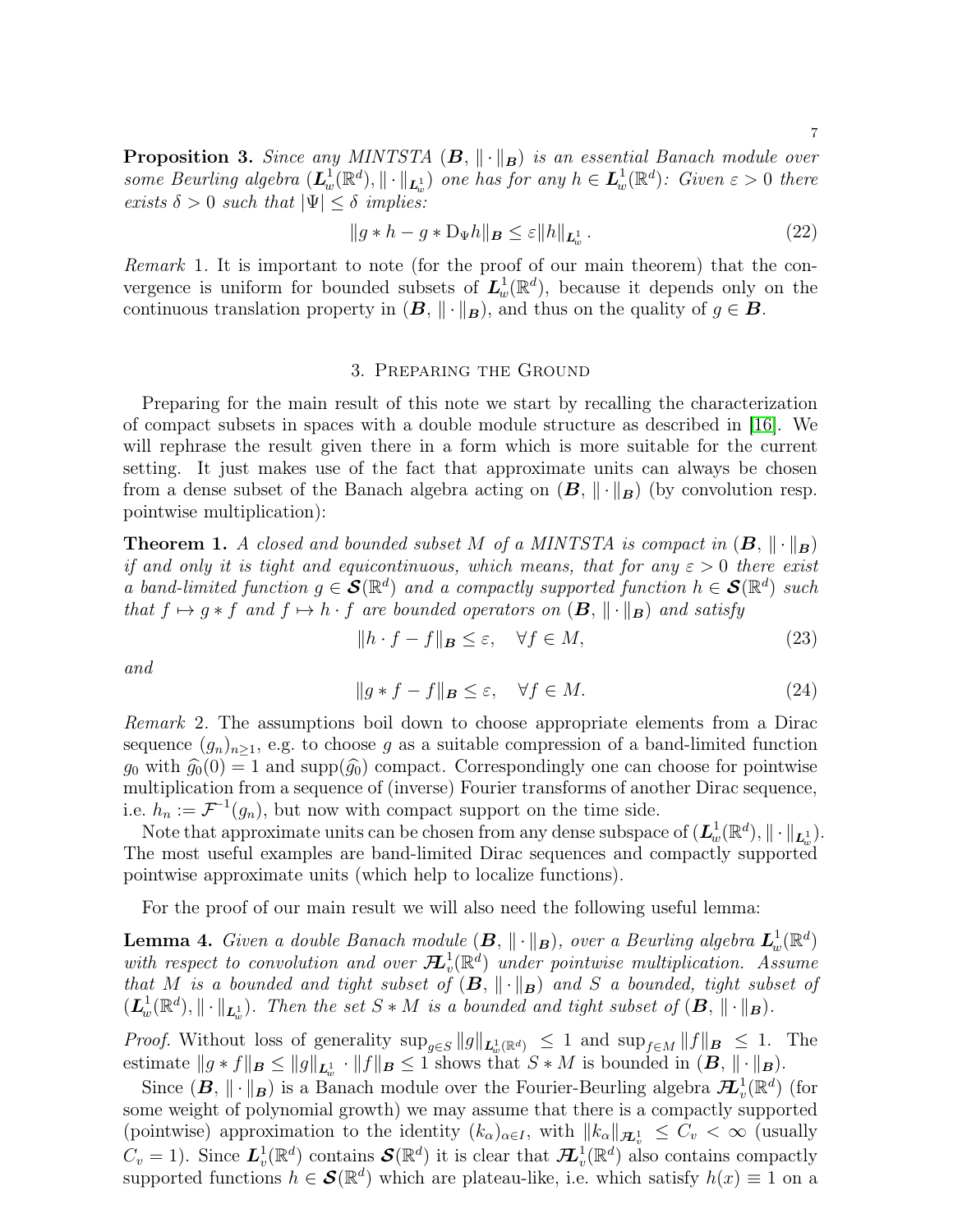given compact set Q. Thanks to [\[1\]](#page-12-2) we may combine these two properties and observe that there is a bounded approximate unit  $(k_{\alpha})$  in  $\mathcal{H}^1_v$  $v^1_v(\mathbb{R}^d)$  with  $||k_\alpha||_{\mathcal{H}^1_v(\mathbb{R}^d)} \leq C_v$  for all  $\alpha$ , and with the extra property that for any compact set  $Q \subset \mathbb{R}^d$  one finds some index  $\alpha_0$  such that  $k_\alpha(x) \equiv 1$  on Q for all  $\alpha \succeq \alpha_0$ .

Given now  $\varepsilon > 0$ , the tightness assumptions allow to find  $k_1, k_2 \in C_c(\mathbb{R}^d)$  with

$$
||k_1 \cdot g - g||_{\mathbf{L}^1_w} \le \varepsilon/(2 \cdot C_v), \quad g \in S,
$$

and

$$
||k_2 \cdot f - f||_{\mathbf{B}} \le \varepsilon/2, \quad f \in M.
$$

Combining these estimates we find that

$$
\|(k_1 \cdot g) * (k_2 \cdot f) - g * f\|_{\mathbf{B}} \le \|(k_1 \cdot g - g) * (k_2 \cdot f)\|_{\mathbf{B}} + \|g * (k_2 \cdot f - f)\|_{\mathbf{B}}.
$$
 (25)

The first term can be estimated as

$$
\leq ||k_1 \cdot g - g||_{\mathbf{L}^1_w} ||k_2 \cdot f||_{\mathbf{B}} \leq (\varepsilon/(2 \cdot C_v)) ||k_2||_{\mathbf{H}^1_v} ||f||_{\mathbf{B}} \leq \varepsilon/2,
$$
\n(26)

and the second term in a similar way. Combining these estimates we find that

<span id="page-7-0"></span>
$$
\|(k_1 \cdot g) * (k_2 \cdot f) - g * f\|_{\mathbf{B}} \le \varepsilon, \quad g \in S, f \in M. \tag{27}
$$

Now it is obvious that the elements in  $\boldsymbol{B}$  of the form

$$
\{k_1 \cdot g \} * (k_2 \cdot f), g \in S, f \in M\}
$$

have common compact support inside the compact set  $Q = \text{supp}(k_1) + \text{supp}(k_2)$ . As explained above we can find now some  $k_3 \in \mathcal{H}_v^1(\mathbb{R}^d)$ , with

$$
||k_3||_{\mathcal{H}_v^1(\mathbb{R}^d)} = ||k_3||_{L_v^1} \leq C_v
$$
, and  $k_3(x) \equiv 1$  on  $Q$ .

Since  $(B, \| \cdot \|_B)$  is a pointwise Banach module over  $\mathcal{H}^1_v$  $v^1_v(\mathbb{R}^d)$  we also have

$$
\|k \cdot h\|_{\mathbf{B}} \le \|k\|_{\mathbf{\mathcal{H}}_v^1(\mathbb{R}^d)} \|h\|_{\mathbf{B}}, \quad k \in \mathbf{\mathcal{H}}_v^1(\mathbb{R}^d), h \in \mathbf{B}.
$$
 (28)

Multiplying the terms in estimate  $(27)$  by  $k_3$  (the first one is unchanged!), we obtain

<span id="page-7-1"></span>
$$
\|(k_1 \cdot g) * (k_2 \cdot f) - k_3 \cdot (g * f)\|_{\mathbf{B}} \le \|\widehat{k_3}\|_{\mathbf{L}^1_v} \cdot \|(k_1 \cdot g) * (k_2 \cdot f) - g * f\|_{\mathbf{B}} \le C_v \varepsilon. \tag{29}
$$

Hence we get the final estimate by combining estimates  $(27)$  and  $(29)$ :

$$
||k_3 \cdot (g * f) - g * f||_B \le (1 + C_v) \varepsilon, \quad g \in S, f \in M.
$$
\n
$$
\Box
$$

Another estimate which we will need, but which might be useful as a separate result elsewhere, is formulated in the following lemma.

In the course of the proof of our main result we will also make use of the following observation:

<span id="page-7-2"></span>**Lemma 5.** If  $(B, \|\cdot\|_B) \hookrightarrow \mathcal{S}'(\mathbb{R}^d)$  is a translation invariant Banach space with

$$
||T_xf||_B \le w(x)||f||_B, \quad \forall f \in B.
$$

*Then for any pair of functions*  $g_3 \in \mathcal{S}(\mathbb{R}^d)$  *and*  $k \in C_c(\mathbb{R}^d)$  *the product-convolution operator*  $f \mapsto k \cdot (g_3 * f)$  *defines a bounded operator from*  $(B, \|\cdot\|_B)$  *into*  $L^1_w(\mathbb{R}^d)$ *.*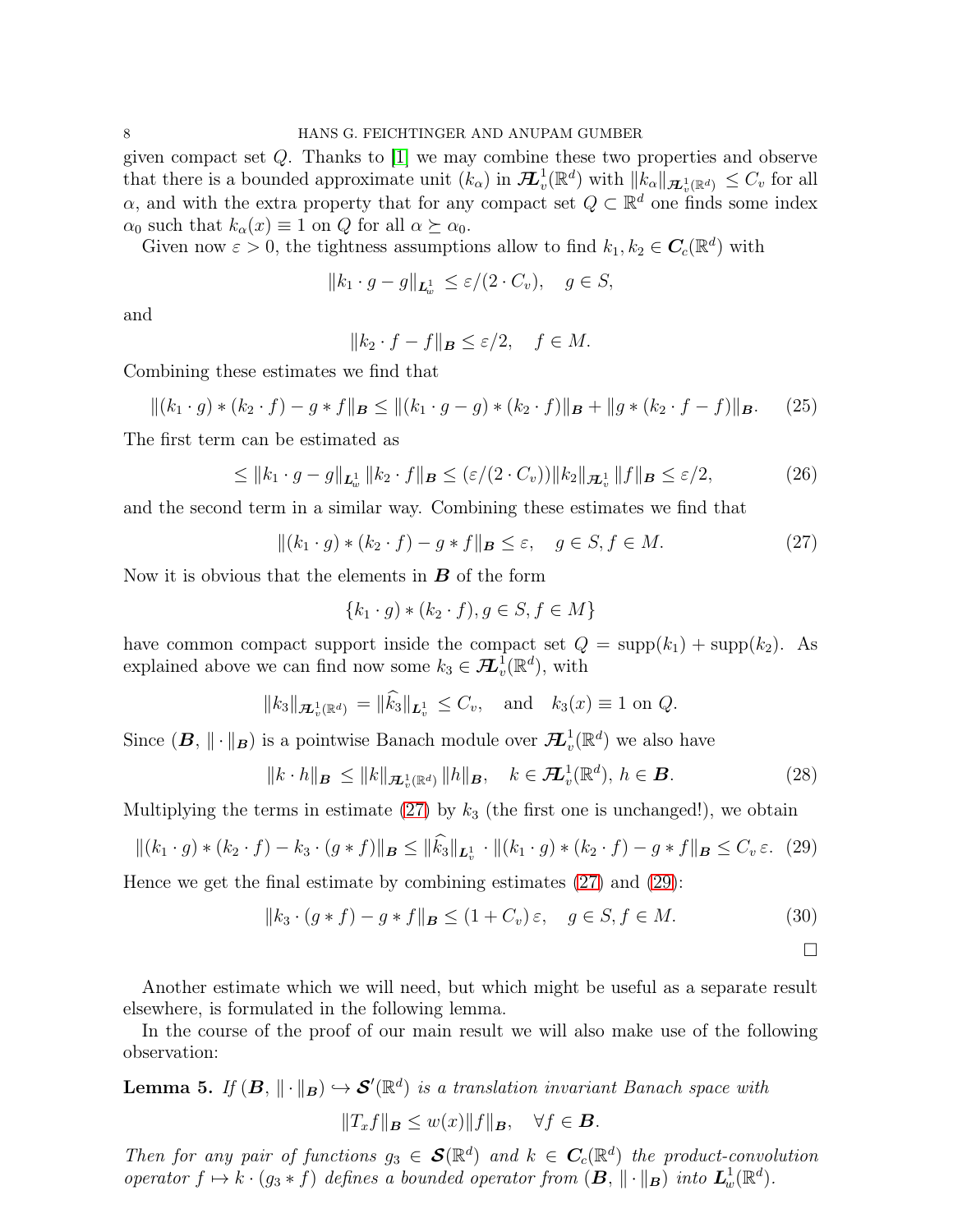*Proof.* By assumption any  $g_3 \in \mathcal{B} \subset \mathcal{S}'(\mathbb{R}^d)$  defines a bounded linear functional on  $(\mathbf{B}, \|\cdot\|_{\mathbf{B}})$ , which (at least for  $f \in \mathcal{S}(\mathbb{R}^d) \subset \mathbf{B}$ ) allows to interpret the convolution for any  $f \in \mathbf{B}$  in a pointwise sense:

$$
g_3 * f(x) = \int_{\mathbb{R}^d} f(z+x)g_3(-z)dz = \sigma_3(T_{-x}f), \tag{31}
$$

where  $\sigma_3$  means the tempered distribution induced by  $g_3 \in \mathbf{B}$  (using  $g'(x) := g(-x)$ ). By the continuity of both sides we can thus use the identity

$$
g_3 * f(x) = \sigma_3(T_{-x}f), \quad f \in \mathbf{B}, \ x \in \mathbb{R}^d. \tag{32}
$$

Since translation is continuous, this implies that  $g_3 * f$  is a continuous function (of polynomial growth). As a pointwise estimate we have

$$
|g_3 * f(x)| \le ||g_3||_{\mathbf{B}'} ||T_{-x}f||_{\mathbf{B}} \le ||g_3||_{\mathbf{B}'} ||T_{-x}||_{\mathbf{B}} ||f||_{\mathbf{B}}.
$$
 (33)

Since  $K := \text{supp}(k)$  is a compact set, the weight function is bounded on  $-K$ , or

$$
\sup_{x \in K} w(-x) = C_k < \infty
$$

which implies for any  $x \in \text{supp}(k)$  the pointwise estimate

$$
|k(x)||g_3 * f(x)| \le w(-x)||g_3||_{\mathbf{B}'} ||f||_{\mathbf{B}} \le C_k ||g_3||_{\mathbf{B}'} ||f||_{\mathbf{B}}.
$$
 (34)

This in turn provides us with the required estimate:

$$
\| |k| \cdot |g_3 * f| \|_{\mathbf{L}^1_w} = \int_{\mathbb{R}^d} |k(x)| |g_3 * f(x)| w(x) dx \leq [C_k ||k||_{\mathbf{L}^1_w} ||g_3||_{\mathbf{B}'}] ||f||_{\mathbf{B}}.
$$
 (35)

For the proof of the main result we will make use of the following key observations already explained in detail in [\[27\]](#page-13-0), using so-called BUPUs, i.e. *(bounded) uniform partitions of unity of size*  $|\Psi| = \delta > 0$ , i.e. of countable collections of continuous functions  $\psi_i, i \in I$ , with  $0 \leq \psi_i(x)$ , supp $(\psi_i) \subset B_\delta(x_i)$  and  $\sum_{i \in I} \psi_i(x) \equiv 1$ .

The following technical lemma will be useful for our considerations. It requires the notion of *well-spread* sets, playing a big role for the use of BUPUs for the characterization of *Wiener amalgam space* (see [\[15\]](#page-13-14)) or in *coorbit theory* (see [\[26\]](#page-13-15)).

**Definition 4.** A discrete family  $X = (x_i)_{i \in I}$  is *relatively separated* if for some (and thus for any)  $r > 0$  the number of points from X is uniformly bounded, i.e. if

$$
\sup_{x \in \mathbb{R}^d} \# \{ i \in I \, | \, x_i \in B_r(x) \} \le C_r < \infty.
$$

<span id="page-8-0"></span>**Lemma 6.** For any family  $(x_i)_{i\in J}$  which is  $\delta/3$  dense, there exists a subfamily  $(x_i)_{i\in I}$ *which is well-spread and* δ*-dense. Moreover, there exists corresponding BUPUs (in the sense of*  $[15]$ *)*  $(\psi_i)_{i \in I}$  *of size*  $\delta$ *, with* supp $(\psi_i) \subseteq B_{\delta}(x_i), i \in I$ *.* 

*Proof.* The generic approach to this task is to find a maximal subfamily  $I \subset J$  such that one has a pavement of size  $\delta/3$  in  $\mathbb{R}^d$ , i.e. such that the balls  $B_{\delta/3}(x_i)$  are pairwise disjoint for  $i \in I \subset J$ . The maximality implies that for any  $j \in J \setminus I$  the corresponding ball  $B_{\delta/3}(x_j)$  has nontrivial intersection with one of the balls centered at  $x_i$ , for some  $i \in I$ . As the original family (running through the index set J) covers all of  $\mathbb{R}^d$  it is an immediate consequence of the triangle inequality that the family  $B_{2\delta/3}(x_i), i \in I$  covers all of  $\mathbb{R}^d$ , and the same is true for  $(B_\delta(x_i))_{i\in I}$ .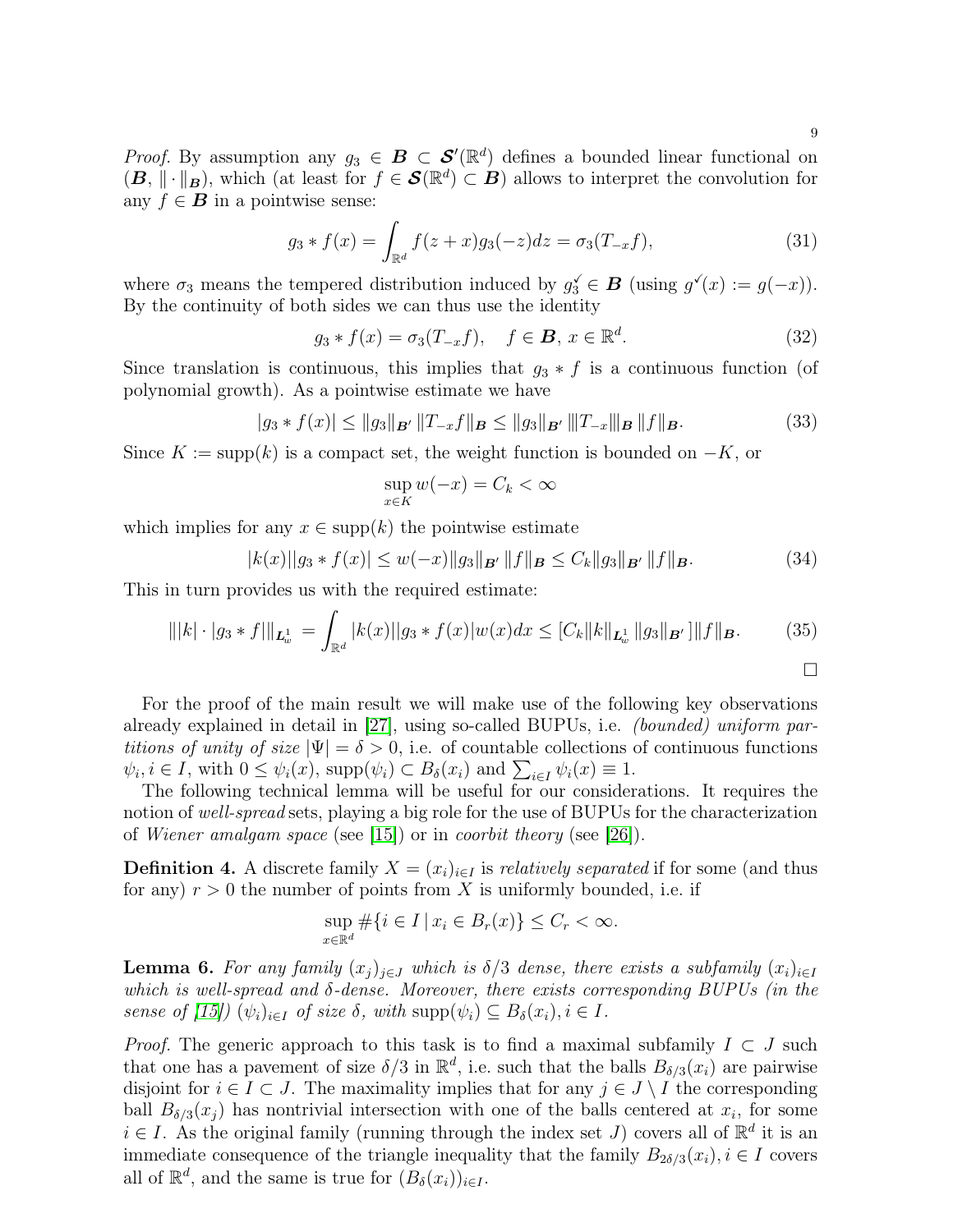In order to estimate the number of points  $x_i, i \in I$  which are inside of  $B_r(x)$  we just have to observe that  $x_i \in B_r(x)$  implies that  $B_{\delta/3}(x_i) \subset B_{r+\delta}(x)$ . The disjointness of the sets constituting the pavement and the uniform volume estimate for balls of radius  $r+\delta$  (independent from x) then provides the required counting estimate, uniformly with respect to  $x$ .

In order to create a BUPU of size  $\delta$  with supp $(\psi_i) \subset B_{\delta}(x_i)$  we proceed as follows: First we observe that the selected family of balls has finite overlap. Moreover, starting from some function  $\varphi \in \mathbf{C}_c(\mathbb{R}^d)$  with  $\varphi(z) = 1$  on  $B_{2\delta/3}(0)$  and  $\text{supp}(\varphi) \subseteq B_{\delta}(0)$ , we set  $\Phi = \sum_{i \in I} T_{x_i} \varphi$  and put  $\psi_i \equiv T_{x_i} \varphi / \Phi$ . This implies  $\sum_{i \in I} \psi_i(x) \equiv 1$  and

$$
supp(\psi_i) \subseteq supp(T_{x_i}\varphi) = x_i + supp(\varphi) \subset B_{\delta}(x_i).
$$

*Remark* 3*.* For the Euclidian set there is an alternative method to select a well-separated set from a given  $\delta/3$ -dense family  $(x_j)_{j\in J}$ . Starting from a partition of  $\mathbb{R}^d$  with cubes of size  $\alpha > 0$  (small enough), centered at the lattice  $\alpha \mathbb{Z}^d$ , one can pick one point within each such cube. We leave the details to the interested reader.

## 4. The Main Result

<span id="page-9-2"></span>**Theorem 2.** *Given a relatively compact set* M *in any MINTSTA*  $(B, \|\cdot\|_B)$  *and some*  $g_0 \in \mathcal{S}(\mathbb{R}^d)$  with  $\widehat{g}_0(y) \neq 0$  for all  $y \in \mathbb{R}^d$ , we can show the following:

*For any given*  $\varepsilon > 0$  *there exists some*  $\delta > 0$  *such that for any*  $\delta$ -dense set  $(x_i)_{i \in I}$  *one can pick a finite subset*  $F \subset I$  *and construct a finite rank operator*  $T$  *with range in the*  $linear \, span \, of \, S(g_0) := \{T_{x_i}g_0, i \in F\} \, with$ 

$$
||T(f) - f||_B \le \varepsilon, \quad \forall f \in M. \tag{36}
$$

 $\Box$ 

*Remark* 4*.* We will give the proof for compact sets. In fact, since all the estimates allow the transition from M to the closure M of the set M in  $(B, \|\cdot\|_B)$  (and obviously the validity for M implies the validity for  $M$ ) this implies the general case.

*Proof.* The proof requires a couple of steps. Let us fix  $\varepsilon > 0$ .

- (1) First of all one has to check that  $S(g_0)$  is a subset of **B**. In fact, we have  $g_0 \in$  $\mathcal{S}(\mathbb{R}^d) \subset \mathcal{B} \cap L^1_w(\mathbb{R}^d) \subset \mathcal{B}$ , and all the involved spaces are translation invariant. Thus any finite rank operator with range in a finite-dimensional subspace of the linear span of  $S(g_0)$  will be bounded on  $(B, \|\cdot\|_B)^1$  $(B, \|\cdot\|_B)^1$ .
- (2) For the given  $\varepsilon > 0$  we choose first (according to [\(24\)](#page-6-0) in Thm. [1\)](#page-6-1) some bandlimited function  $g \in \mathcal{S}(\mathbb{R}^d) \subset \mathbf{B}_{1,w}$  such that

<span id="page-9-1"></span>
$$
||f - g * f||_B < \varepsilon/4, \quad \forall f \in M.
$$
 (37)

(3) Invoking now the Tauberian condition and the smoothness of  $\hat{g}_0$  we observe that for such a band-limited  $g \in \mathcal{S}(\mathbb{R}^d) \subset B_{1,w}(\mathbb{R}^d) \subset L^1_w(\mathbb{R}^d)$  with  $\operatorname{spec}(g) :=$  $\text{supp}(\widehat{g}) = Q_1$  (some compact set) we can find another band-limited function  $h_1 \in \mathcal{S}(\mathbb{R}^d)$  with compact spectrum  $Q_2 = \text{supp}(\widehat{h_1})$ , such that  $g = g * h_1$  (or  $h_1(s) = 1$  on  $Q_1$ ). Since  $\widehat{g}_0(y) \neq 0$  for  $y \in Q_2$  it follows that  $1/\widehat{g}_0(y)$  is a smooth function as well, and consequently the pointwise product  $h_1(y)/\hat{g}_0(y)$  defines

<span id="page-9-0"></span><sup>&</sup>lt;sup>1</sup>We cannot expect that there is a uniform bound on the operators constructed below!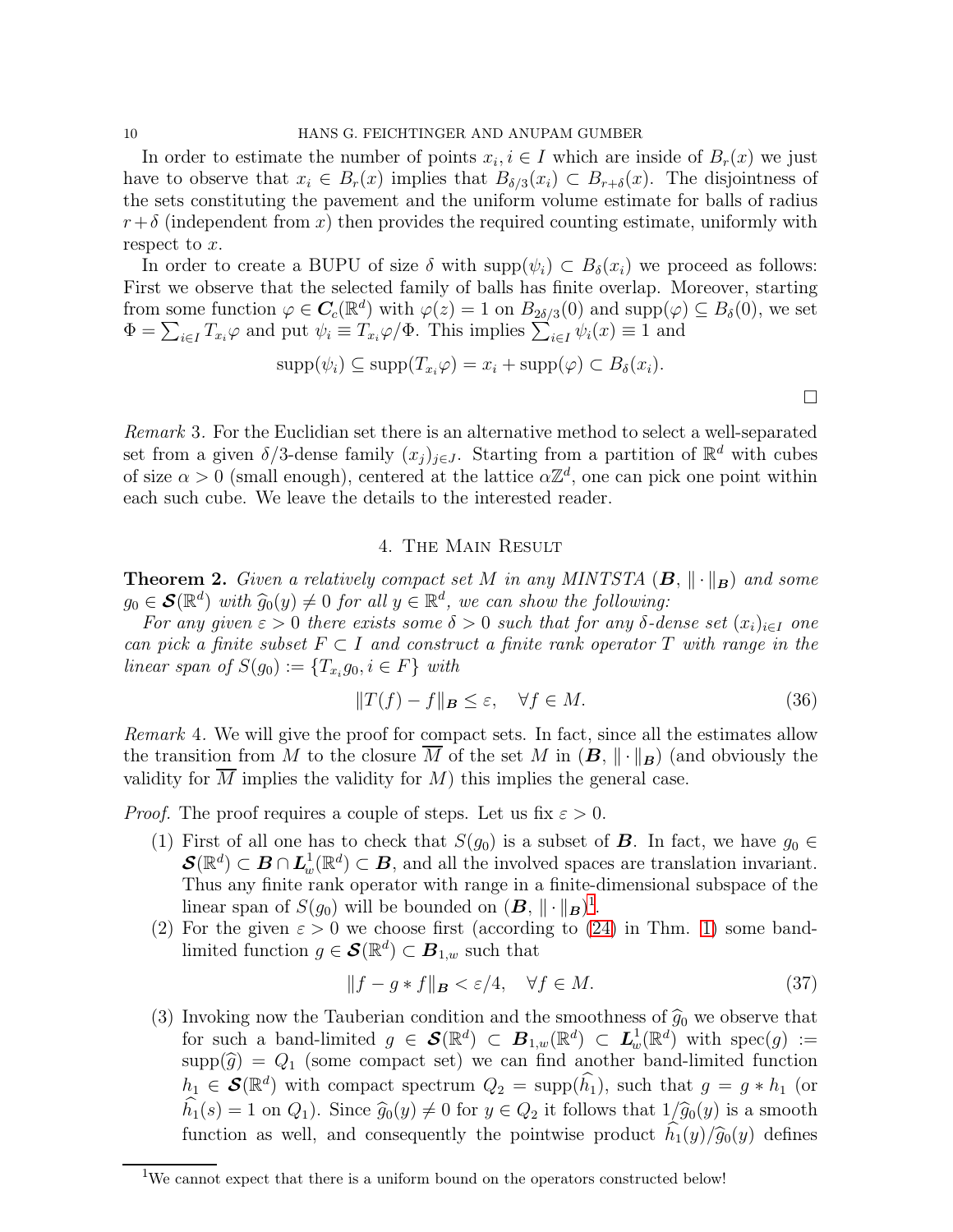a compactly supported and smooth function in  $\mathcal{S}(\mathbb{R}^d)$ , whose inverse Fourier transform can be called  $g_1$ . Thus we have  $\widehat{g}_1(y) \cdot \widehat{g}_0(y) \equiv 1$  on  $Q_1$ , or

$$
g = g * g_1 * g_0 = g_0 * g_1 * g \text{ in } \mathcal{S}(\mathbb{R}^d).
$$

This means that we can factorize  $f * g$  through  $g_0$ , for any  $f \in \mathbf{B}$ , as

<span id="page-10-0"></span>
$$
g * f = f * g = f * (g * g_1) * g_0 = g_0 * (g_1 * g * f),
$$
\n(38)

in the sense of distributions, with  $g_1 * g * f \in L^1_w(\mathbb{R}^d) * B \subset B$ , in view of Lemma [1.](#page-3-3)

(4) Next we observe that the tightness of the set  $M \subset \mathbf{B}$  implies that also  $g_1 * g * M$ is a tight set in  $(\mathbf{B}, \|\cdot\|_{\mathbf{B}})$  (by choosing  $S = \{g_1 * g\}$  in Lemma [4\)](#page-6-2). Thus we can find some compactly supported function  $k \in \mathbb{C}_c(\mathbb{R}^d)$  such that

<span id="page-10-1"></span>
$$
||k \cdot (g_1 * g * f) - (g_1 * g * f)||_B \le \varepsilon / 4 ||g_0||_{L^1_w}, \quad \forall f \in M.
$$
 (39)

We also note that by Lemma [5](#page-7-2) (with  $g_3 = g * g_1$ )

$$
S_k(M) := \{ h := k \cdot (g_1 * g * f), f \in M \}
$$
\n<sup>(40)</sup>

is a bounded subset of  $L_w^1(\mathbb{R}^d)$ , so that Proposition [3](#page-6-3) can be invoked. Using Lemma [6](#page-8-0) we can apply the discretization operator for any BUPU (and we can use the given well-spread family  $(x_i)_{i\in I}$  for its centers, as long as the set is  $\delta$ -dense, with  $\delta > 0$  *only depending on*  $g_0 \in \mathcal{S}(\mathbb{R}^d) \subset \mathcal{B}$  and will get:

<span id="page-10-3"></span>
$$
||g_0 * h - g_0 * D_{\Psi} h||_{\mathbf{B}} \le \varepsilon/4, \quad \forall h \in S_k(M). \tag{41}
$$

Recalling identity [\(38\)](#page-10-0) and the estimate [\(37\)](#page-9-1) we note that

$$
||f - g_0 * (g_1 * g * f)||_B = ||f - g * f||_B \le \varepsilon/4, \quad f \in M,
$$
\n(42)

and furthermore, using the estimate [\(39\)](#page-10-1), one obtains for  $f \in M$ :

$$
||g_0 * h - g_0 * (g_1 * g * f)||_{\mathbf{B}} \le ||g_0||_{\mathbf{L}^1_w} ||h - g_1 * g * f||_{\mathbf{B}} \le \varepsilon/4.
$$
 (43)

Applying the triangular equation to the last two estimates, i.e. using

$$
||f - g_0 * h||_B \le ||f - g_0 * (g_1 * g * f)||_B + ||g_0 * (g_1 * g * f - h)||_B
$$
 (44)

we arrive at the estimate

<span id="page-10-2"></span>
$$
||f - g_0 * h||_B \le \varepsilon/4 + \varepsilon/4 = \varepsilon/2, \quad f \in M. \tag{45}
$$

So finally combining the estimates [\(45\)](#page-10-2) and [\(41\)](#page-10-3) we arrive at our final estimate:  $||f - g_0 * D_{\Psi}h||_{\mathbf{B}} \le ||f - g_0 * h||_{\mathbf{B}} + ||g_0 * h - g_0 * D_{\Psi}h||_{\mathbf{B}} \le \varepsilon, \quad f \in M.$  (46)

Writing the approximation operator  $T$  in explicit form, we have

$$
Tf = g_0 * D_{\Psi}h = g_0 * D_{\Psi}(k \cdot (g_1 * g * f)) = \sum_{i \in F} c_i T_{x_i} g_0,
$$
\n(47)

with the coefficients  $(c_i)_{i\in F}$  depending in a linear way on the function  $f \in \mathbf{B}$  via

$$
c_i := \int_{\mathbb{R}^d} h(x)\psi_i(x)dx = \int_{\mathbb{R}^d} (k \cdot (g_1 * g * f))(x)\psi_i(x)dx, \quad i \in F.
$$
 (48)

Here, due to the fact that the centers are well-spread and that  $supp(k)$  is compact the following set  $F$  is a finite:

$$
F := \{ i \in I \mid \psi_i \cdot k \neq 0 \}.
$$
\n(49)

 $\Box$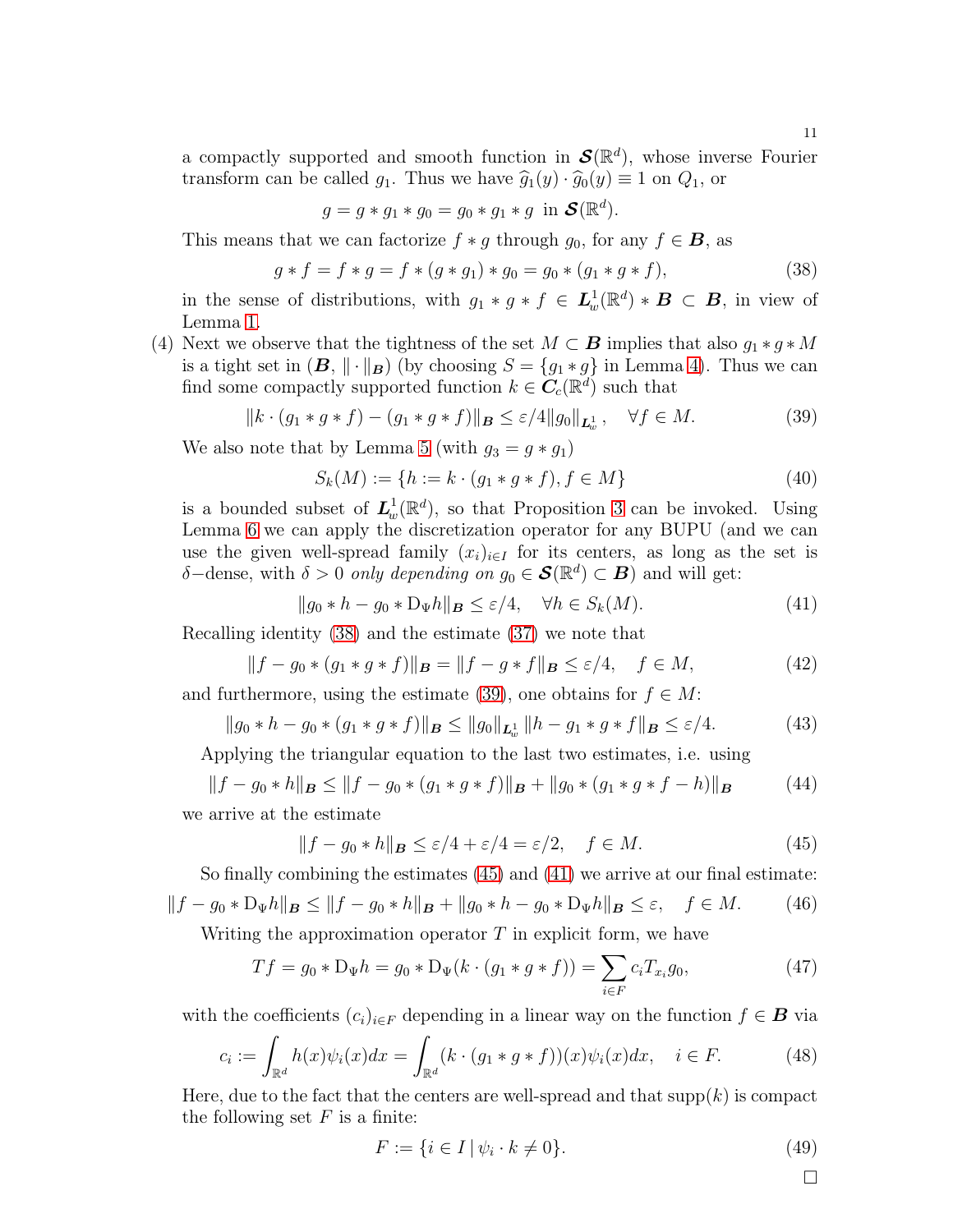*Remark* 5. A careful analysis of the proof given above shows that the assumption  $g \in$  $\mathcal{S}(\mathbb{R}^d)$  is convenient in the given setting, but in fact it is only required to assume  $g \in$  $\mathbf{B}_{1,w}(\mathbb{R}^d) = \mathbf{B} \cap \mathbf{L}^1_w(\mathbb{R}^d)$ . For such a case the pointwise inversion argument based on smoothness used in step (3) of the above has to replaced by Wiener's inversion Theorem for Beurling algebras which has been already mentioned earlier (see [\[39\]](#page-14-3), Chap.1.6.5). Since in this case the possible choices of g depend on  $\bf{B}$  (and thus is not universal with respect to the family of Banach spaces under consideration) we have chosen to present our results in the form of Theorem [2.](#page-9-2)

*Remark* 6*.* The proof of the main theorem demonstrates a couple of facts: While ideally one would like to replace the given functions  $f \in M$  by functions which are both bandlimited (hence smooth) and compactly supported, the impossibility of getting this done at the same time requires to carry out the corresponding modifications of the given functions  $f \in M$  stepwise, in order to come up with the final approximation, obtained via a discrete convolution.

In order to make things work one has to make use of the fact that convolution typically improves *local* properties (such as continuity or smoothness), while preserving global decay conditions. In a similar way pointwise multiplication by smooth, compactly supported functions will preserve the local properties, while improving the *global* ones (e.g. by creating a compactly supported function).

The structure of the proof would not really simplify if we had restricted our attention to the unweighted case. Even for simple special cases such as  $\mathbf{B} = \mathbf{L}^p(\mathbb{R}^d)$  the key steps would be the same. A crucial property used is the uniformity of the corresponding approximation arguments over (relatively) compact sets M in  $(B, \|\cdot\|_B)$ .

## 5. Applications

Although we have indicated that there is room for further generalization we have to point out that the list of examples to which the above result applies is endless. The first author has tried to collect the construction principles widely (or occasionally) used in Fourier Analysis in a systematic way. It appears to be harder to identify space which are generally important, containing  $\mathcal{S}(\mathbb{R}^d)$  as a dense subspace, but not satisfying the assumptions formulated for this paper.

In order to mention at least some of the most important cases which are playing a major role in the literature let us mention:

- (1) Weighted  $L^p$ -spaces, for  $1 \leq p < \infty$  with polynomial weights (see [\[13\]](#page-13-16), [\[30\]](#page-14-9));
- (2) Wiener amalgam spaces of the form  $W(L^p, \ell^1_{v_s})$ , for  $1 \leq p, q < \infty$  (see [\[33\]](#page-14-10)), but also weighted Wiener amalgam spaces, as treated in [\[31\]](#page-14-11);
- (3) The Besov-Triebel-Lizorkin spaces  $(B_{p,q}^s(\mathbb{R}^d), \|\cdot\|_{B_{p,q}^s})$  resp.  $(F_{p,q}^s(\mathbb{R}^d), \|\cdot\|_{F_{p,q}^s}),$ for  $1 \leq p, q < \infty$  (see [\[37\]](#page-14-12) or the books of H. Triebel [\[41\]](#page-14-13));
- (4) Modulation spaces in general (see [\[20\]](#page-13-17)), but specifically the classical modulation spaces  $(M_{p,q}^s(\mathbb{R}^d),\|\cdot\|_{M_{p,q}^s}),$  also for the case  $1 \leq p,q < \infty.$  See [\[3\]](#page-12-3) and [\[7\]](#page-13-18);
- (5) More general decomposition spaces, as discussed in the literature, based on the approach given in [\[25\]](#page-13-19);
- (6) Tauberian Theorems have been derived directly in the context of functions of bounded means in [\[18\]](#page-13-3), where they have been a crucial step in order to extend Wiener's Third Tauberian Theorem to the full range  $1 \lt p \leq \infty$ , and for  $\mathbb{R}^d$ instead of just  $p = 2$  and  $d = 1$  (see [\[43,](#page-14-1)44]);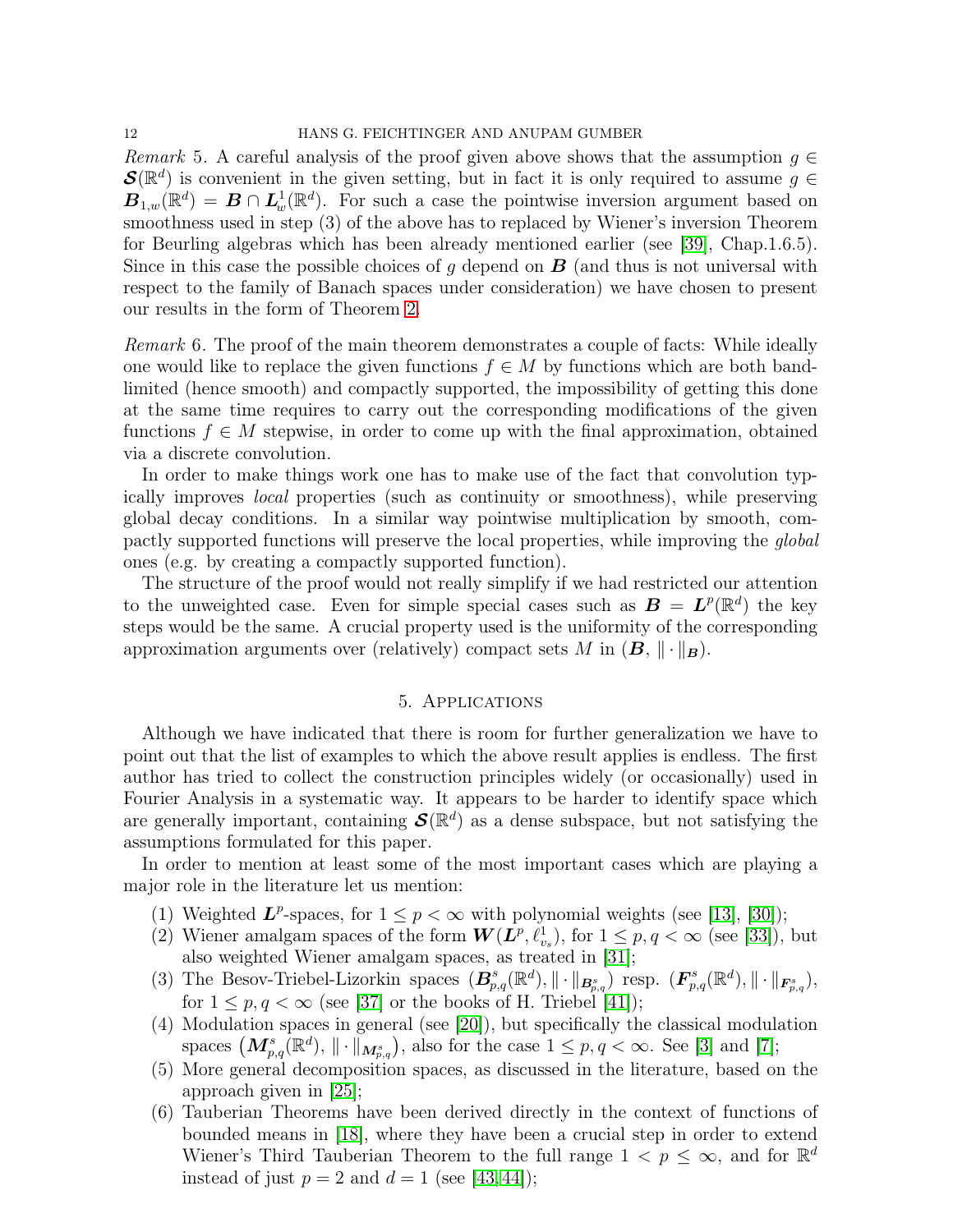- (7) The atomic space  $\mathcal{H}(q, p, \alpha)$  appearing in [\[23\]](#page-13-20) as well as many other atomic spaces, including the exotic case discussed in [\[28\]](#page-13-21), are MINTSTAs;
- (8) General construction principles for a further variety of function spaces as well as a long list of references are provided in [\[21\]](#page-13-22).

The fact that the Schwartz space can be characterized as the intersection of modulation spaces (see [\[29\]](#page-13-23), Proposition 11.3.1) implies that the arguments used for the proof of our main result also provide a constructive way to verify that the set of translates of  $q$ generates a dense subspace of the Schwartz space  $\mathcal{S}(\mathbb{R}^d)$ .

**Corollary 1.** *Assume that*  $g \in \mathcal{S}(\mathbb{R}^d)$  *satisfies*  $\widehat{g}(y) \neq 0$  *for all*  $y \in \mathbb{R}^d$ . Then for any *finite set*  $M \subset \mathcal{S}(\mathbb{R}^d)$  *there is a sequence of finite rank operators*  $T_n$  *with range in the*  $\text{linear span of } S(g_0) := \{T_{x_i}g_0, i \in F\}, \text{ such that } T_n(f) \to f \text{ in } \mathcal{S}(\mathbb{R}^d) \text{ for } n \to \infty, \text{ for } n \to \infty.$ *each*  $f \in M$ *. In particular, this linear span is dense in*  $\mathcal{S}(\mathbb{R}^d)$ *.* 

*Proof.* We only have to observe that the family of norms for the spaces  $M_{v_s}^{\infty}(\mathbb{R}^d)$ , for  $s \geq 0$  define a topology which is equivalent to the usual topology on  $\mathcal{S}(\mathbb{R}^d)$  (see also [\[32\]](#page-14-14)). Also,  $\mathcal{S}(\mathbb{R}^d)$  is not only the intersection of all these spaces, but one can also replace them by the closure of  $\mathcal{S}(\mathbb{R}^d)$  in each of these space (for each fixed  $s \geq 0$ ). Since such spaces are typical examples for the setting of our main result we can guarantee convergence of a suitable sequence of finite rank operators for each of these norms, even uniformly with respect to compact subsets of such a space.  $\Box$ 

The extension of the statement to relatively compact subsets of  $\mathcal{S}(\mathbb{R}^d)$  is just a matter of technical arguments which are beyond the focus of our paper. Also, it is true that one can find easier, non-constructive arguments for the last statement, making use of standard Fourier transform methods for the space of tempered distributions.

### 6. Acknowledgement

This work was initiated during the visit of the second author to the NuHAG workgroup at the University of Vienna, supported by an Ernst Mach Grant-Worldwide Fellowship (ICM-2019-13302) from the OeAD-GmbH, Austria. The second author is very grateful to professor Hans G. Feichtinger for his guidance, for the kind hospitality and arranging excellent research facilities at the University of Vienna. She was supported by NBHM-DAE (0204/19/2019R&D-II/10472), India and the Austrian Science Fund (FWF) project TAI6.

The authors are grateful to the reviewer of an earlier version of the manuscript for a very critical reading of this manuscript which finally led to significant improvement of the main result and a widened scope. One of the significant changes undertaken now is the modification from the approximation of individual functions to compact sets M in  $(\mathbf{B}, \|\cdot\|_{\mathbf{B}})$ , using finite rank operators.

#### **REFERENCES**

- <span id="page-12-2"></span>[1] G. F. Bachelis, W. A. Parker, and K. A. Ross. Local units in  $L^1(G)$ . Proc. Amer. Math. Soc., 31:312–313, 1972.
- <span id="page-12-1"></span>[2] A. Beurling: Sur les intégrales de Fourier absolutment convergentes et leur application  $\alpha$  une transformation fonctionelle, IX. Congr. Math. Scand., pp.345-366, Helsingfors, 1938.
- <span id="page-12-3"></span><span id="page-12-0"></span>[3] A. Benyi and K. A. Okoudjou. Modulation Spaces. Springer, Birkhäuser, New York, 2020.
- [4] W. Braun and H. G. Feichtinger. Banach spaces of distributions having two module structures. J. Funct. Anal., 51:174–212, 1983.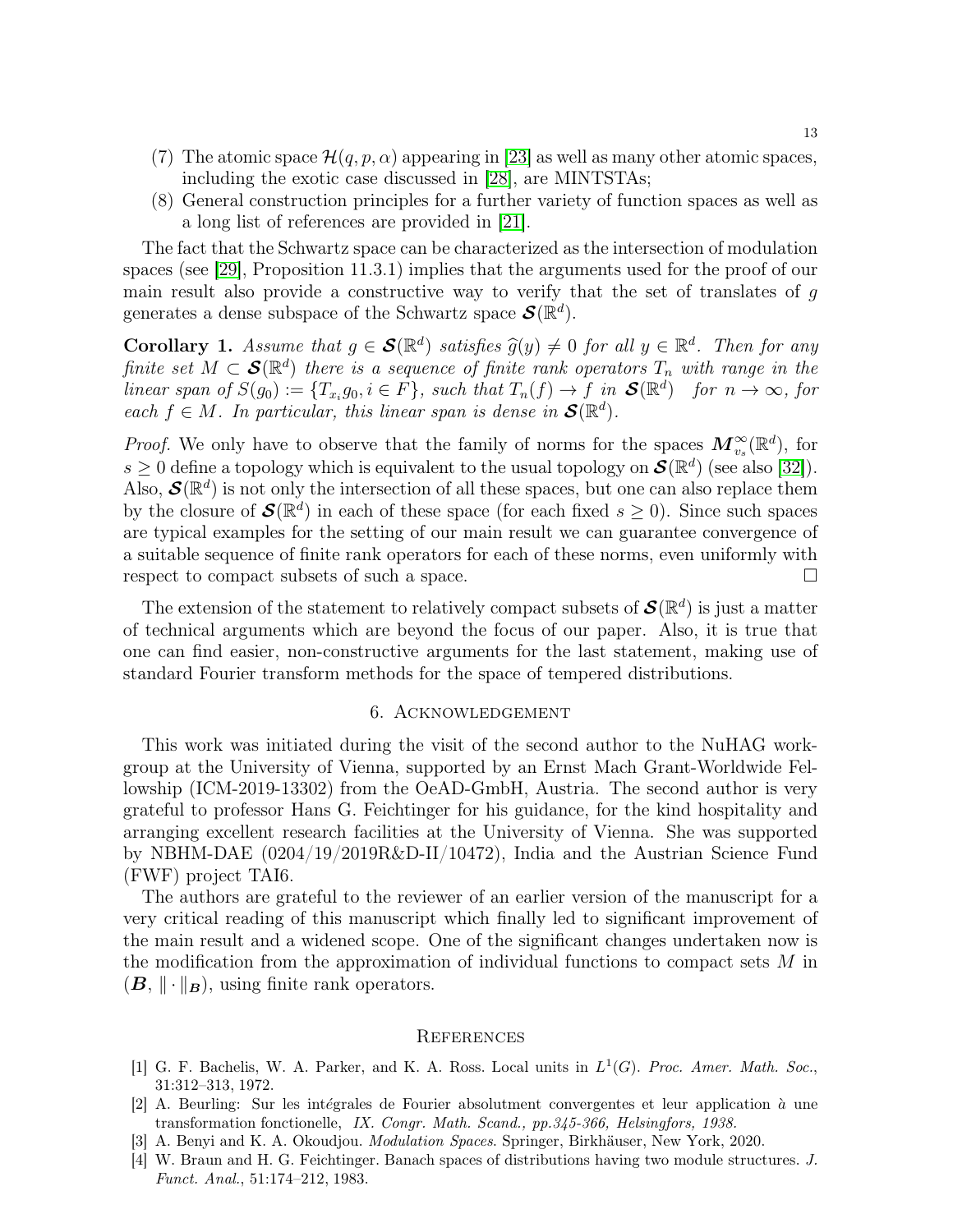- <span id="page-13-7"></span><span id="page-13-5"></span>[5] J. T. Burnham. Closed ideals in subalgebras of Banach algebras I. Proc. Amer. Math. Soc., 32:551– 555, 1972.
- <span id="page-13-18"></span>[6] J. Cigler. Normed ideals in  $L^1(G)$ . Nederl. Akad. Wetensch. Proc. Ser. A, Ser. A(74):273-282, 1969.
- <span id="page-13-4"></span>[7] E. Cordero and L. Rodino. Time-frequency Analysis of Operators. De Gruyter Studies in Mathematics, Berlin, 2020.
- <span id="page-13-1"></span>[8] P. Dimovski, S. Pilipovic, B. Prangoski, and J. Vindas. Translation–modulation invariant Banach spaces of ultradistributions. J. Fourier Anal.  $Appl., 25(3):819-841, 2019.$
- [9] P. Dimovski, S. Pilipovic, and J. Vindas. New distribution spaces associated to translation-invariant Banach spaces. Monatsh. Math., 177(4):495–515, 2015.
- <span id="page-13-11"></span><span id="page-13-6"></span>[10] Y. Domar. Harmonic analysis based on certain commutative Banach algebras. Acta Math., 96:1–66, 1956.
- <span id="page-13-8"></span>[11] D. H. Dunford. Segal algebras and left normed ideals. J. Lond. Math. Soc. (2), 8:514–516, 1974.
- <span id="page-13-16"></span>[12] H. G. Feichtinger. Results on Banach ideals and spaces of multipliers. Math. Scand., 41(2):315–324, 1977.
- [13] H. G. Feichtinger. Gewichtsfunktionen auf lokalkompakten Gruppen. Sitzber. d. österr. Akad. Wiss., 188:451–471, 1979.
- <span id="page-13-14"></span><span id="page-13-9"></span>[14] H. G. Feichtinger. A characterization of minimal homogeneous Banach spaces. Proc. Amer. Math.  $Soc., 81(1):55-61, 1981.$
- [15] H. G. Feichtinger. Banach convolution algebras of Wiener type. In Proc. Conf. on Functions, Series, Operators, Budapest 1980, p.509–524, Vol.35, North-Holland, Colloq. Math. Soc. Janos Bolyai, [Amsterdam] 1983.
- <span id="page-13-10"></span><span id="page-13-2"></span>[16] H. G. Feichtinger. Compactness in translation invariant Banach spaces of distributions and compact multipliers. J. Math. Anal. Appl., 102:289–327, 1984.
- [17] H. G. Feichtinger. Minimal Banach spaces and atomic representations. Publ. Math. Debrecen, 34(3- 4):231–240, 1987.
- <span id="page-13-3"></span>[18] H. G. Feichtinger. An elementary approach to Wiener's third Tauberian theorem for the Euclidean n-space. In Symposia Math., Vol. XXIX of Analisa Armonica, pages 267–301, Cortona, 1988. H. G. Feichtinger and K. Gröchenig. Banach spaces related to integrable group representations and their atomic decompositions, I. J. Funct. Anal., 86(2):307–340, 1989
- <span id="page-13-13"></span>[19] H. G. Feichtinger. Discretization of convolution and reconstruction of band-limited functions from irregular sampling. pages 333–345. Academic Press, Boston, MA, 1991.
- <span id="page-13-17"></span>[20] H. G. Feichtinger. Modulation spaces on locally compact Abelian groups. In R. Radha, M. Krishna, and S. Thangavelu, editors, Proc. Internat. Conf. on Wavelets and Applications, pages 1–56, Chennai, January 2002, 2003. New Delhi Allied Publishers.
- <span id="page-13-22"></span>[21] H. G. Feichtinger. Choosing Function Spaces in Harmonic Analysis, volume 4 of The February Fourier Talks at the Norbert Wiener Center, Appl. Numer. Harmon. Anal., pages 65–101. Birkhäuser/Springer, Cham, 2015.
- <span id="page-13-12"></span>[22] H. G. Feichtinger. A novel mathematical approach to the theory of translation invariant linear systems. In Peter J. Bentley and I. Pesenson, editors, Novel Methods in Harmonic Analysis with Applications to Numerical Analysis and Data Processing, pages 483–516. Birkhäuser, Cham, 2017.
- <span id="page-13-20"></span>[23] H. G. Feichtinger and J. Feuto. Predual of Fofana´s spaces. Mathematics (MDPI), 7(6):528, 2019.
- [24] H. G. Feichtinger. Homogeneous Banach spaces are Banach convolution modules over  $M(G)$ . MDPI, Mathematics. Vol. 10 No.3, 2022, 1-22.
- <span id="page-13-19"></span>[25] H. G. Feichtinger and P. Gröbner. Banach spaces of distributions defined by decomposition methods. I. Math. Nachr., 123:97–120, 1985.
- <span id="page-13-15"></span>[26] H. G. Feichtinger and K. Gröchenig. Banach spaces related to integrable group representations and their atomic decompositions, I. J. Funct. Anal.,  $86(2):307-340$ , 1989
- <span id="page-13-0"></span>[27] H. G. Feichtinger and A. Gumber. Completeness of shifted dilates in invariant Banach spaces of tempered distributions. Proc. Amer. Math. Soc.,  $149(12):5195-5210$ ., 08 2021.
- <span id="page-13-21"></span>[28] H. G. Feichtinger and G. Zimmermann. An exotic minimal Banach space of functions. Math. Nachr., 239-240:42–61, 2002.
- <span id="page-13-23"></span>[29] K. Gröchenig. Foundations of Time-Frequency Analysis. Appl. Numer. Harmon. Anal. Birkhäuser, Boston, MA, 2001.